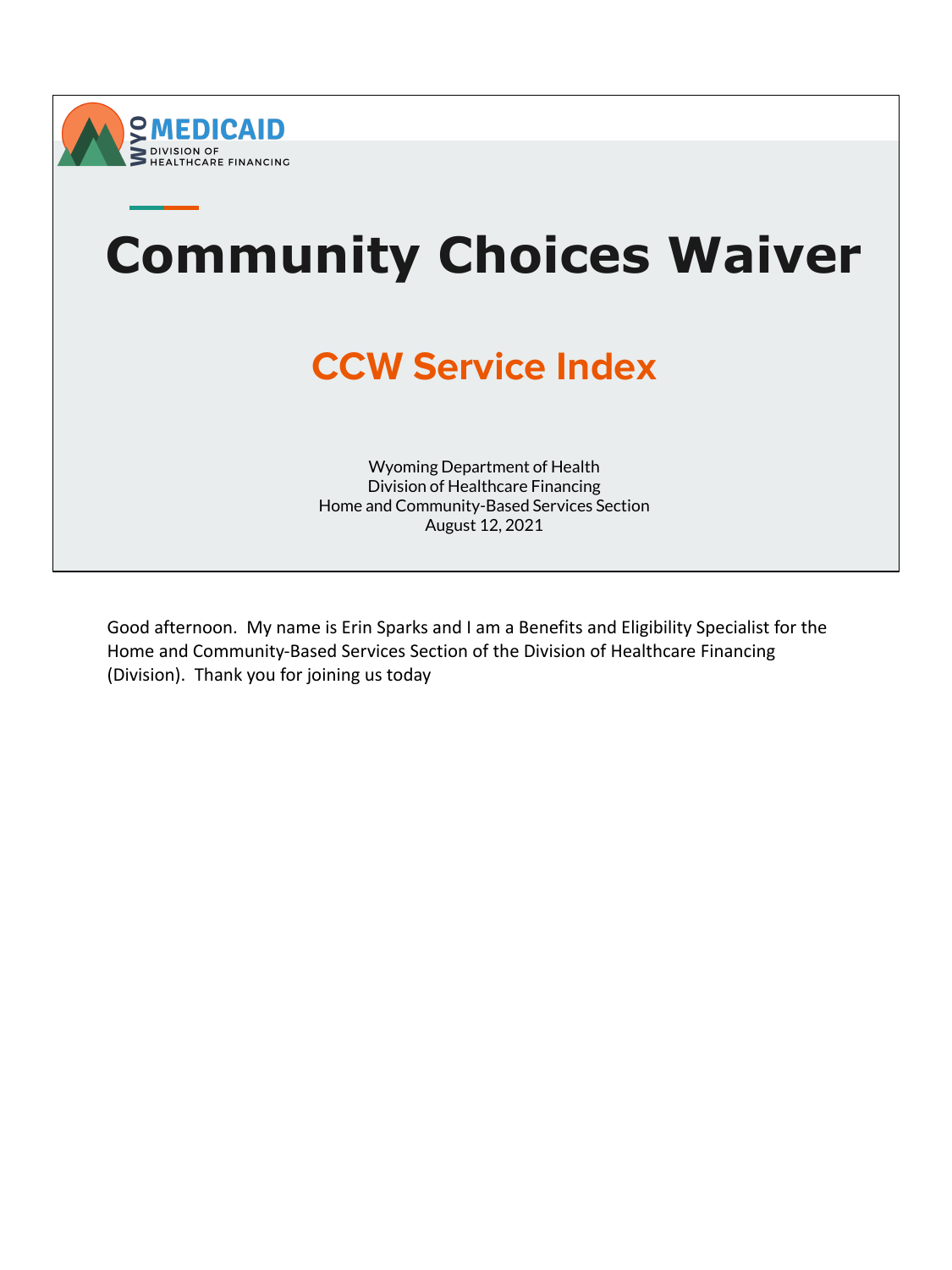

Introduce the CCW Service Index and review service definitions.

2

The purpose of this training is to introduce the CCW Service Index and review service definitions to ensure that case managers understand what each service is and what it offers the participant.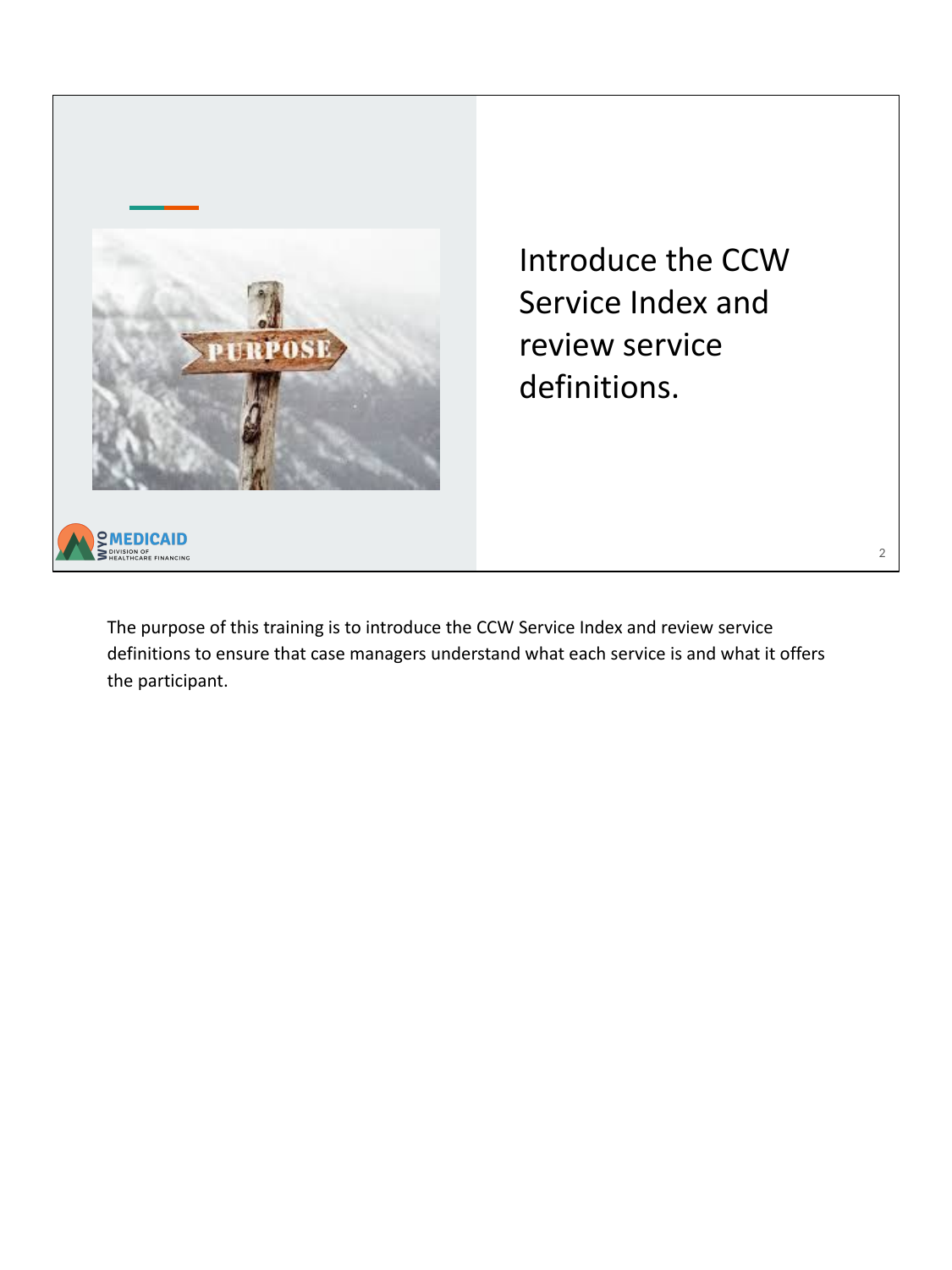| <b>Training Agenda</b>                                                                  |   |
|-----------------------------------------------------------------------------------------|---|
| $\rightarrow$ Explain purpose, organization, and use of the<br><b>CCW Service Index</b> |   |
| $\rightarrow$ Outline service requirements and restrictions of<br><b>CCW</b> services   |   |
| $\rightarrow$ Review the case management service definition                             |   |
|                                                                                         | 3 |

By the end of this training, the following topics will have been introduced and explained.

- First, we will review the purpose of the CCW Service Index, how it is organized, and its components. We will also discuss how case managers can use the Service Index when working with participants and plan of care teams.
- We will outline the general service definitions of the services that went into effect on July 1, 2021, including restrictions and recent changes.
- Finally, we will thoroughly review the case management service definition, and provide additional information on what is expected of case managers.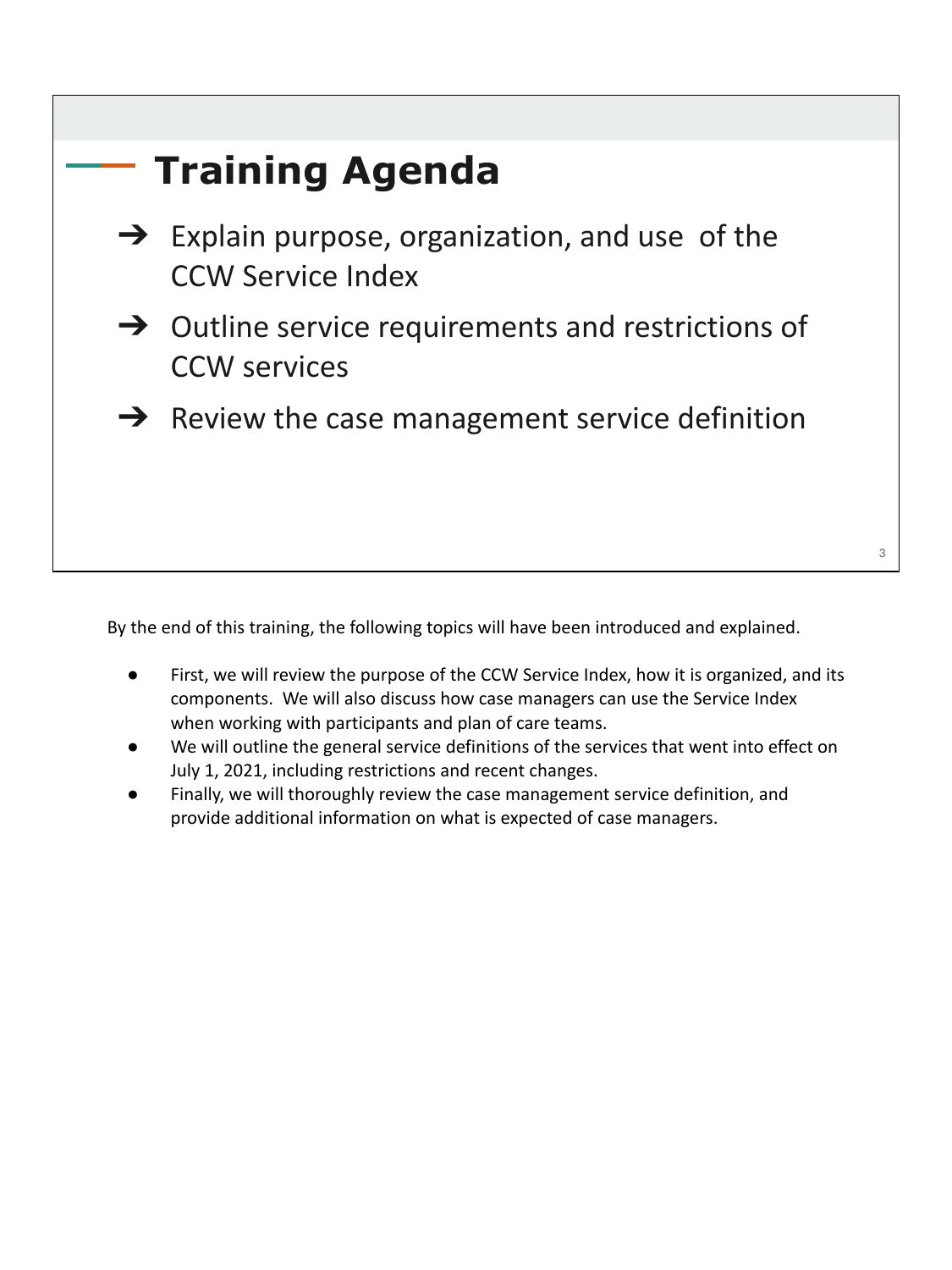

Case managers must ensure that the participant's choice is being honored and respected during service delivery.

4

Choice is a basic tenet of home and community-based waiver services. Participants must have the freedom to choose the services they receive and who provides their services, where they live, with whom they spend time, and what they want for their future. Having choice is paramount to human dignity. In order for a participant to make an informed decision about the services they receive, they must know what to expect from the service, and what is and isn't allowed as part of the service. It is the case manager's responsibility to provide this information. When monitoring services, case managers must ensure that the participant's choices are being honored and respected.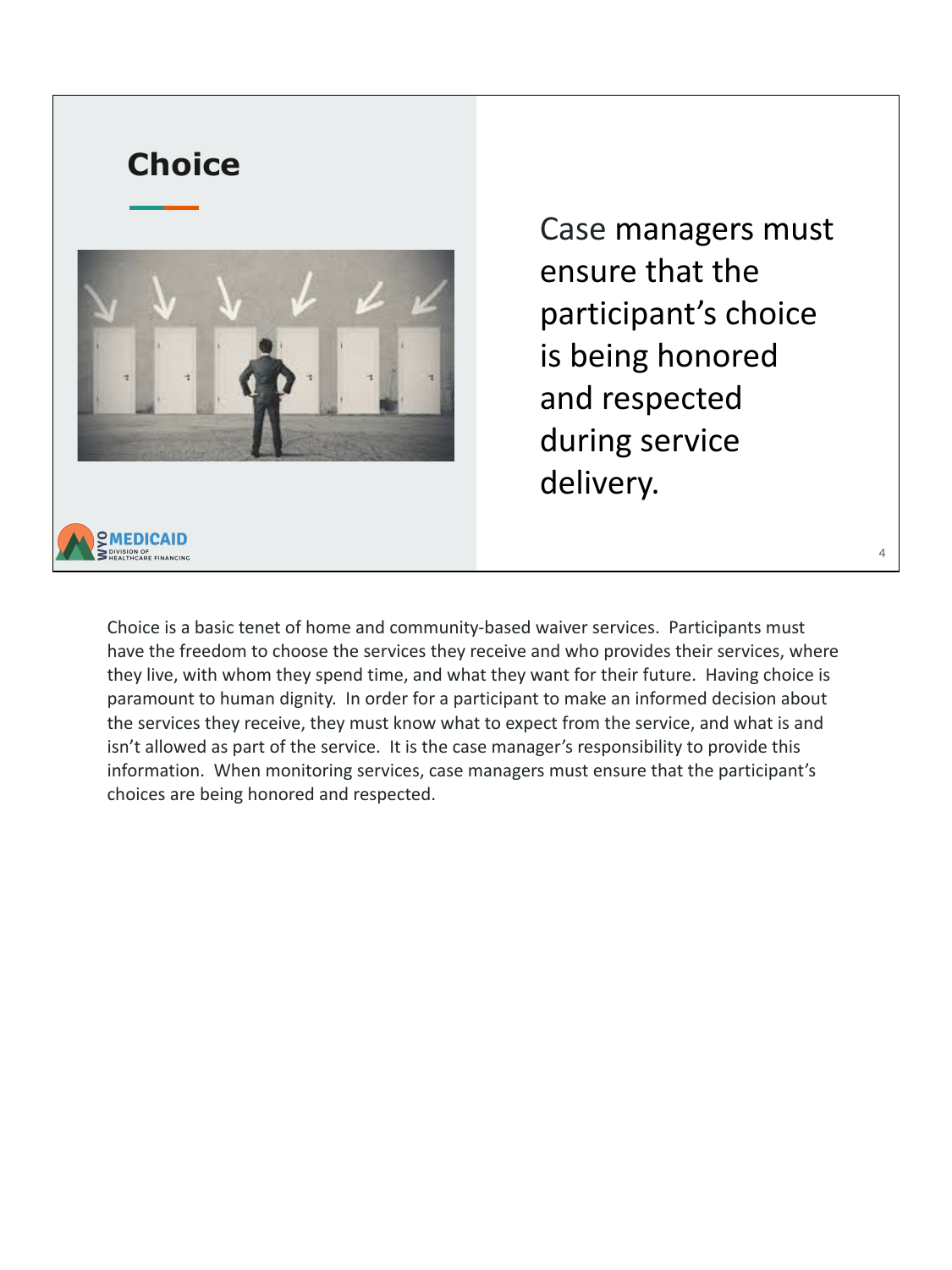

The Service Index is intended to be a one stop shop for information about service definitions, billing codes, and rates. It is a guide for case managers, providers, and participants to use so they can understand the requirements and limitations of each service, as well as qualifications, required documentation, and other expectations that are specific to each service. The Service Index can be found on the [Service Definitions and Rates](https://health.wyo.gov/healthcarefin/hcbs/servicesandrates/) page of the Division website.

**An** 

**the Service** 

**Index**

5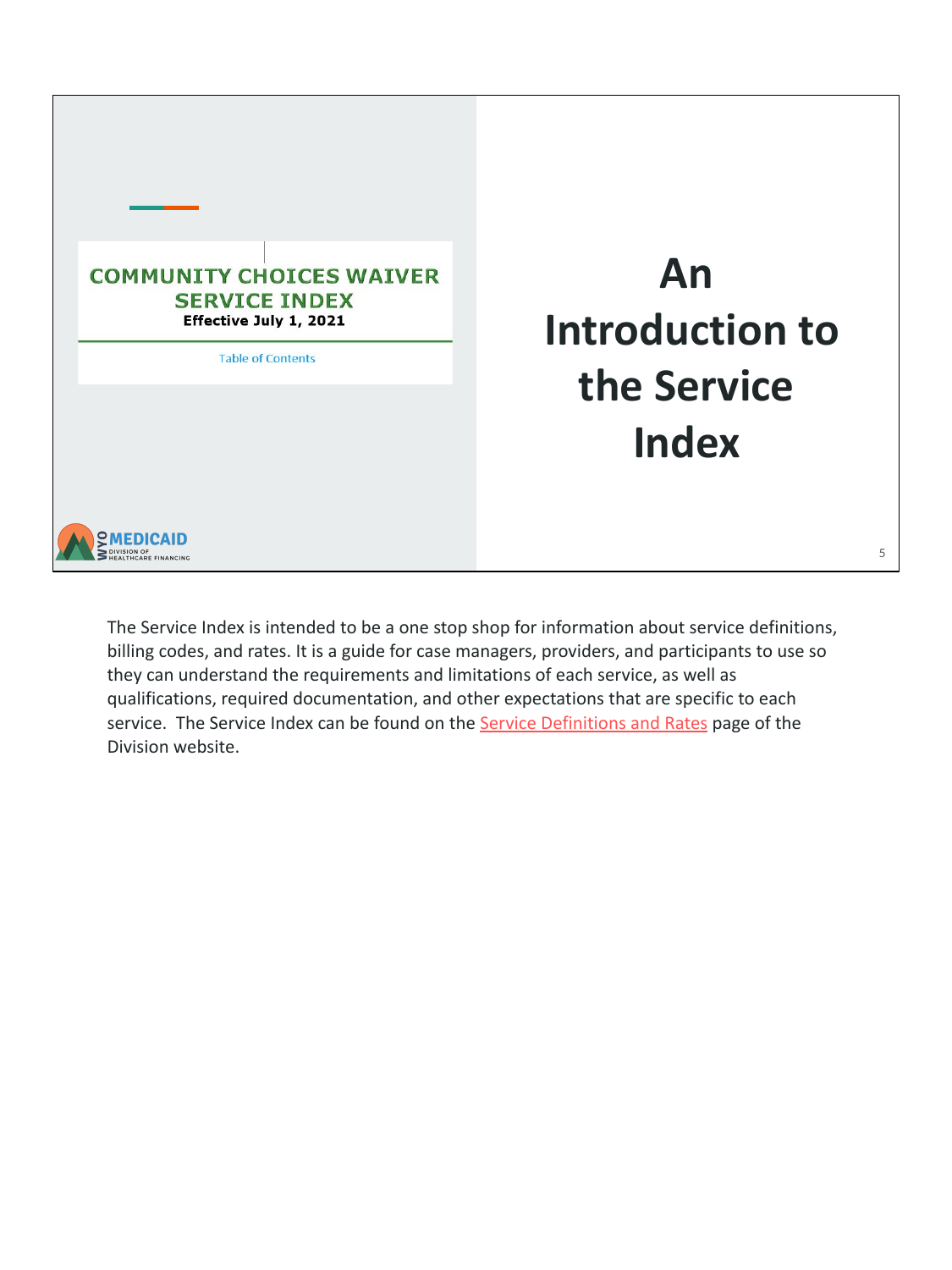

The first section of the Service Index explains general service requirements. The first paragraph reads:

*The Community Choices Waiver (CCW) services defined in this document shall be performed in the manner described in the service definitions. Services must meet each participant's assessed needs. In accordance with the Wyoming Medicaid Provider Agreement, CCW providers and case managers must be knowledgeable of federal rules and requirements and the Department of Health's Medicaid Rules and guidance affecting CCW services.*

Case managers and providers are responsible for knowing and complying with all rules that govern their work. Every Medicaid provider signs a Provider Agreement as a part of the Medicaid enrollment and re-enrollment process. When they sign this agreement, they are verifying that they are knowledgeable about the program rules and agree to follow them.

The Division Requirements section provides some additional guidance on billing requirements related to participant-directed services.

It is important for case managers to know all of the information in the Service Index, but the service requirements established in the first section are critical!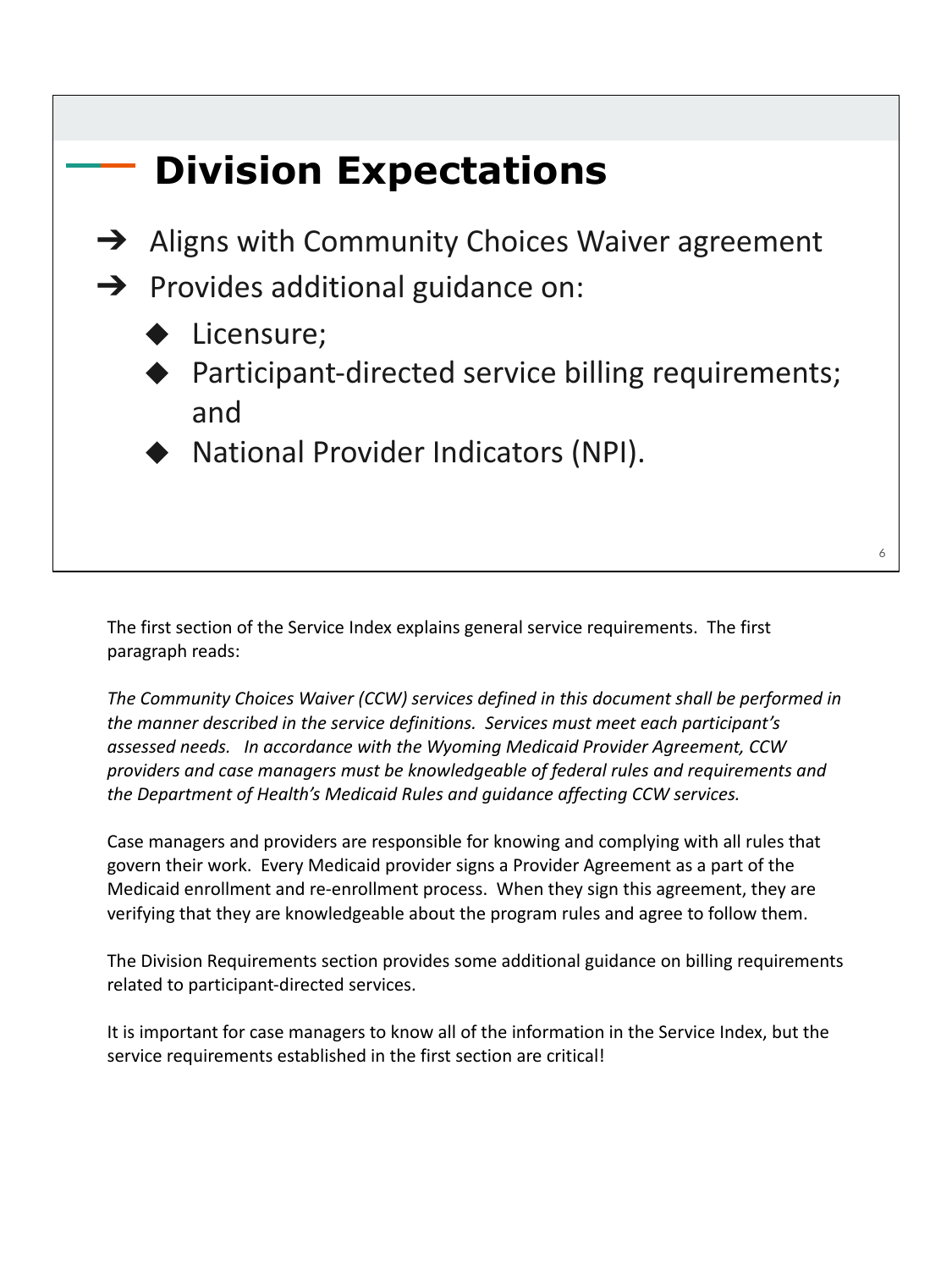|                                                                |                                            | * Please note that Prior Authorization is required for Waiver Services |          |                                  |
|----------------------------------------------------------------|--------------------------------------------|------------------------------------------------------------------------|----------|----------------------------------|
| <b>Service</b>                                                 |                                            | Code                                                                   | Rate     | Unit                             |
| <b>Case Management</b>                                         | Service Plan Development<br>/Annual Update | T2024 U6                                                               | \$507.81 | Initial<br>plan/annual<br>update |
|                                                                | <b>Monthly Monitoring</b>                  | T2022                                                                  | \$133.40 | Monthly                          |
| $\rightarrow$ Service<br><b>Billing codes</b><br>$\rightarrow$ |                                            |                                                                        |          |                                  |
|                                                                | $\rightarrow$ Billing rates and units      |                                                                        |          |                                  |

The Service Index is organized in alphabetical order. Each service definition begins with a table that identifies the service, including specific models or options within the service. The table outlines the billing unit, such as a 15 minute or per event unit, the rate associated with the unit, and the code that should be used when billing for the unit.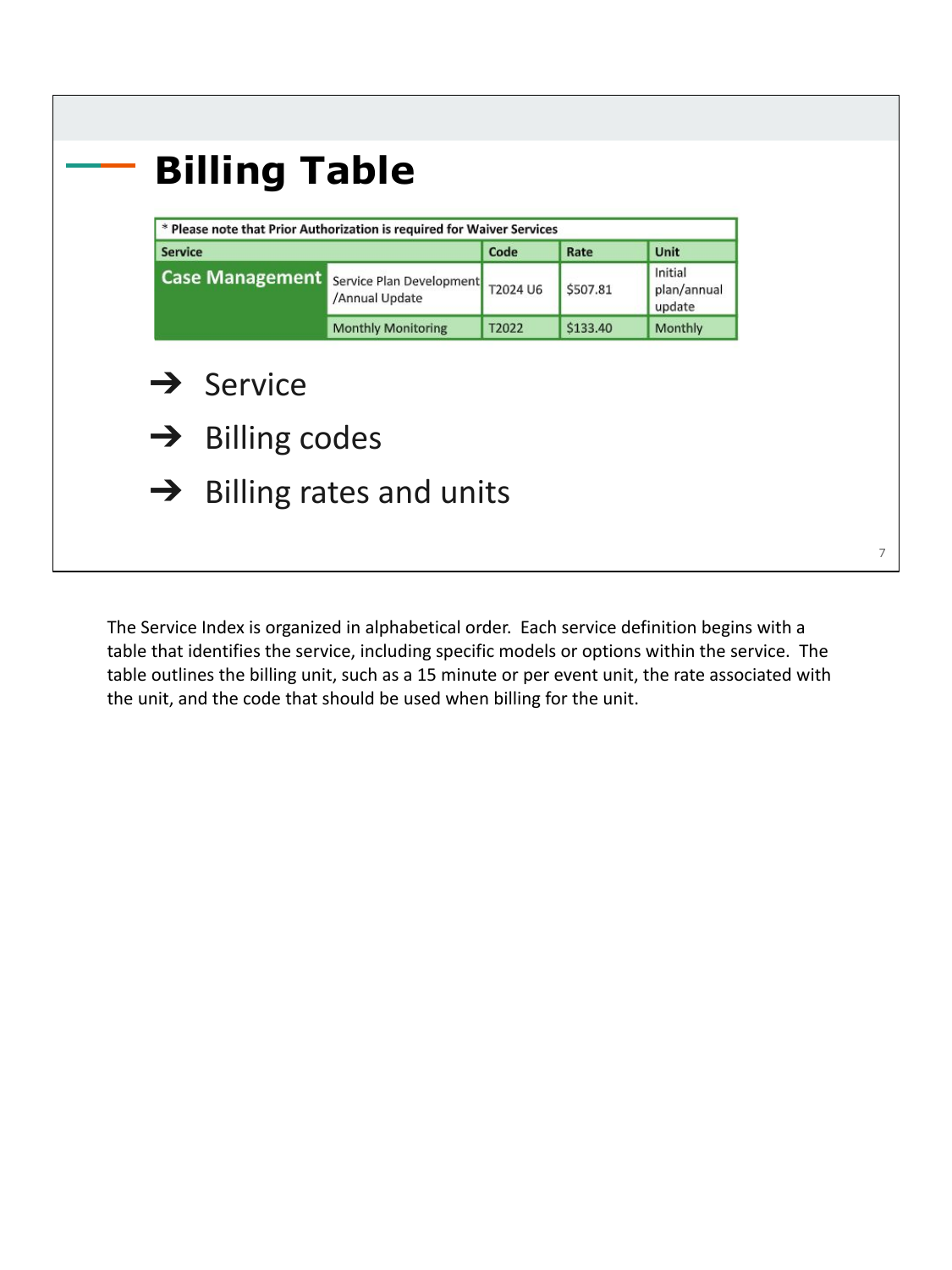

The next section of the Service Index is the actual service definition. The definition is copied, for the most part, directly from the approved Waiver agreement, but does include some additional guidance to ensure clarity. In addition to the general expectations of the service, the definitions may list components included in the service, such as personal care, billable activities and requirements, and necessary documentation.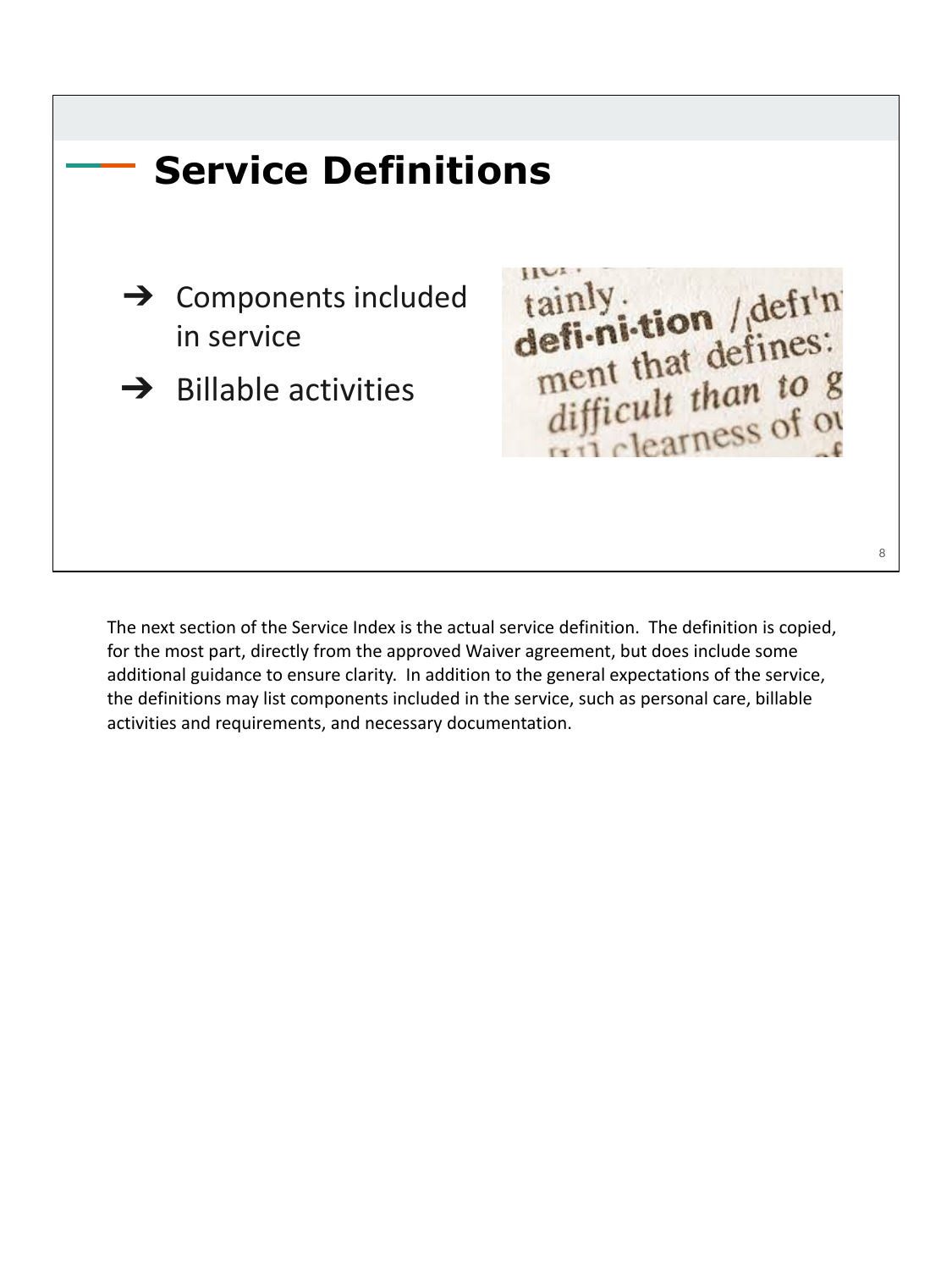## **Exclusions and Limitations**

- $\rightarrow$  Service limitations
- $\rightarrow$  Duplicative services
- $\rightarrow$  Costs excluded from reimbursement rate
- **→** Provider types

The next section of the Service Index lists the exclusions and limitations of the services.

This section establishes service limitations, such as limitations on the number of units a participant can receive, the number of hours that are required, or the overall dollar amount that can be spent on the service.

This section describes the limits on services that can be provided through another funding source, such as the Medicaid State Plan, and identifies costs that are not included in the reimbursement rate, such as personal care or transportation services. The last component of this section identifies provider types that are approved to deliver the service.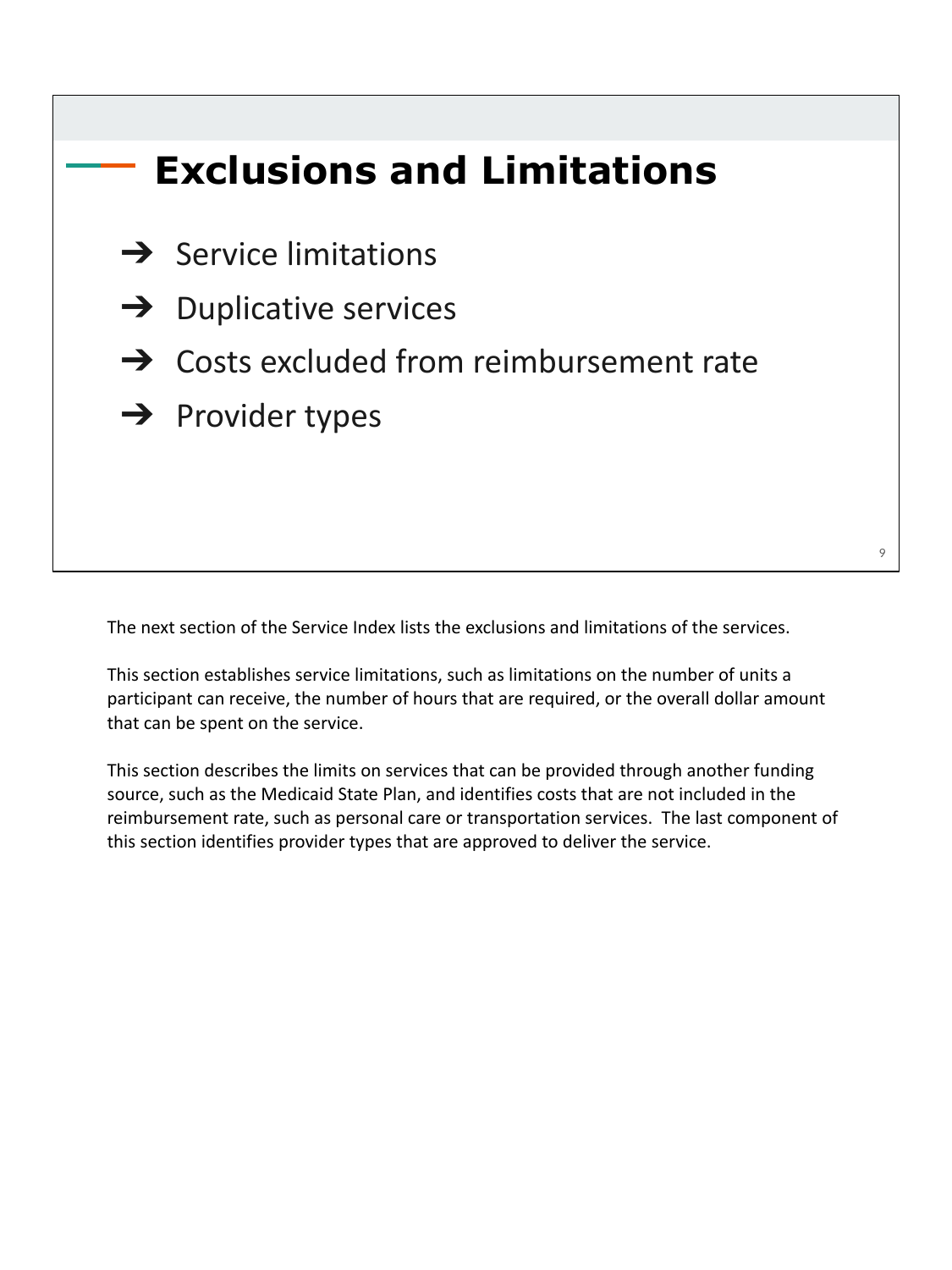

Case managers have several resources available to them to help them do their job, including the Case Manager Manual, the Waiver agreement, and various desk references and trainings. The Service Index is another extremely important resource that case managers must use when developing and monitoring participant service plans.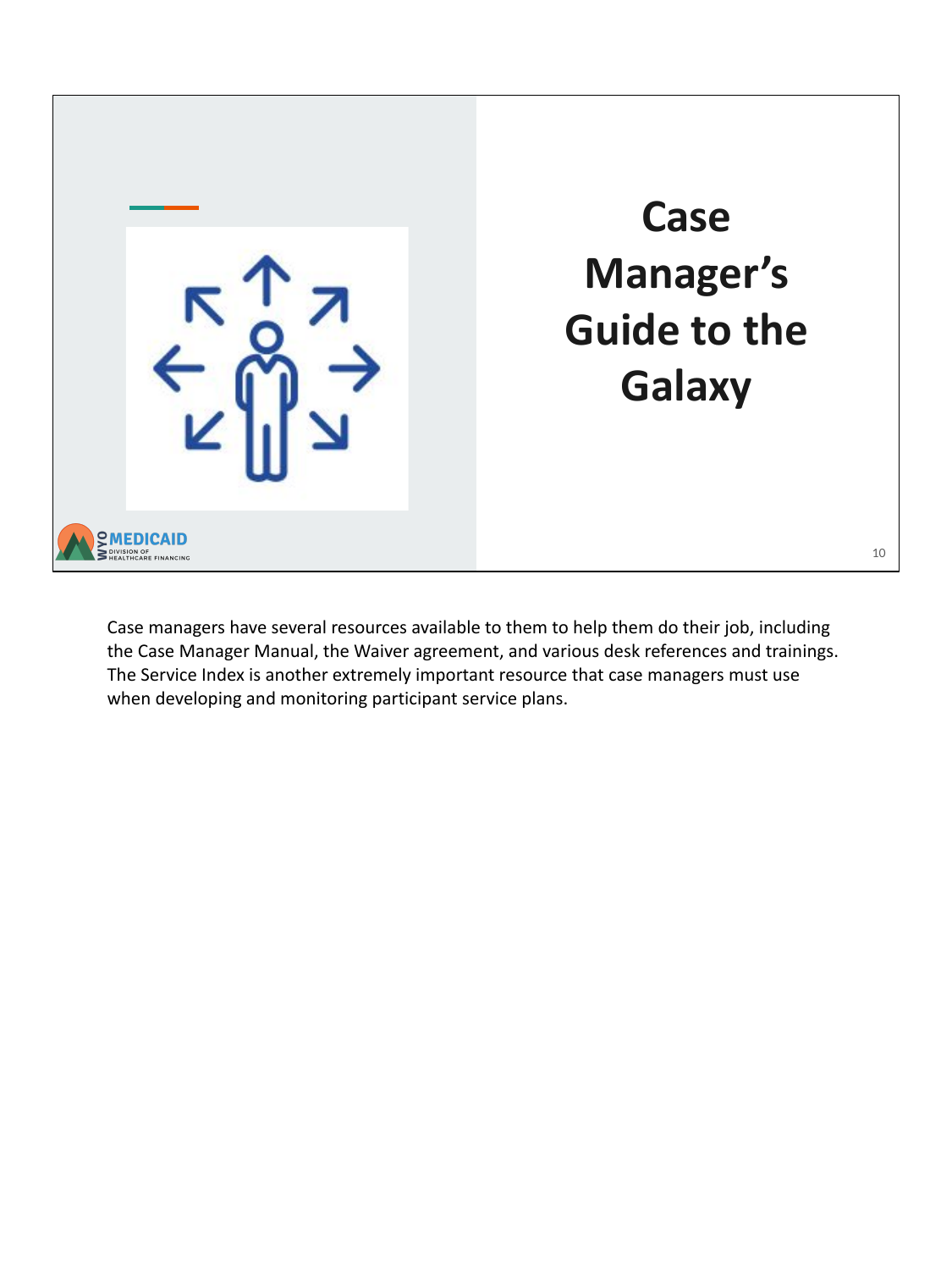# **Using the Service Index**  $\rightarrow$  Know the information.  $\rightarrow$  Take it to plan of care team meetings and other meetings with the participant.  $\rightarrow$  Refer to it when developing and monitoring the service plan. 11

Case managers must know the information that is outlined in the Service Index. They should refer to it when discussing service options with participants so that participants can make an informed choice on the services they select.

CCW services must be based on the participants assessed needs; however, a key component of person-centered planning is ensuring that a participant's services are selected based on their choice as well. Plan of care teams should never make an assumption that specific services should be included on a participant's plan, and then try to meet the participant's needs within the services. The participant's wants and needs should always be considered first. For example, the participant's team may feel that the services offered in an assisted living facility are in the best interest of the participant in order to address the risks identified during the assessment of the participant. However, the participant doesn't want to move from their home, and believes an assisted living facility is just one step away from a nursing home. A combination of several services, such as a few hours of personal support each day, a home delivered meal on weekdays, skilled nursing services three times a week to support the participant with wound care, and a personal emergency response device to ensure that the participant has help in an emergency may meet the participant's needs and be more in line with what the participant wants for their life.

Case managers should take the Service Index to meetings, refer to it when developing the service plan, and when they are monitoring the service plan. Having this information available, and referring to it often, will help the case manager to determine if the service is the most appropriate, based on the participant's wants and needs.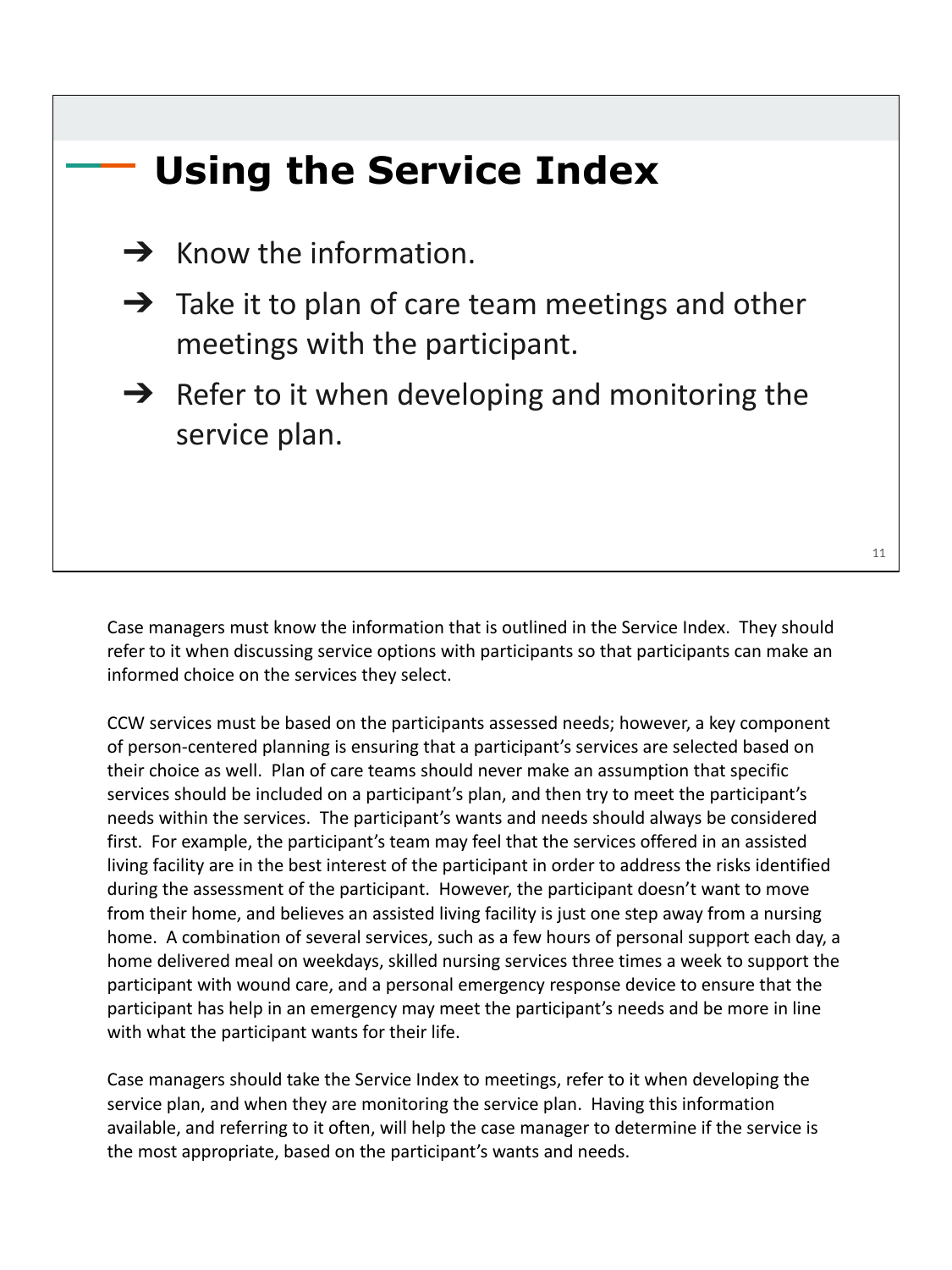Case managers should ensure they are using the correct version of the Service Index, as the Division will occasionally make changes to add detail or clarity. The Division publishes the most current version on the [Service Definitions and Rates](https://health.wyo.gov/healthcarefin/hcbs/servicesandrates/) page of the Division website, and will send a notification to its email list if there are changes to the Service Index. Typically, changes will be noted in blue lettering.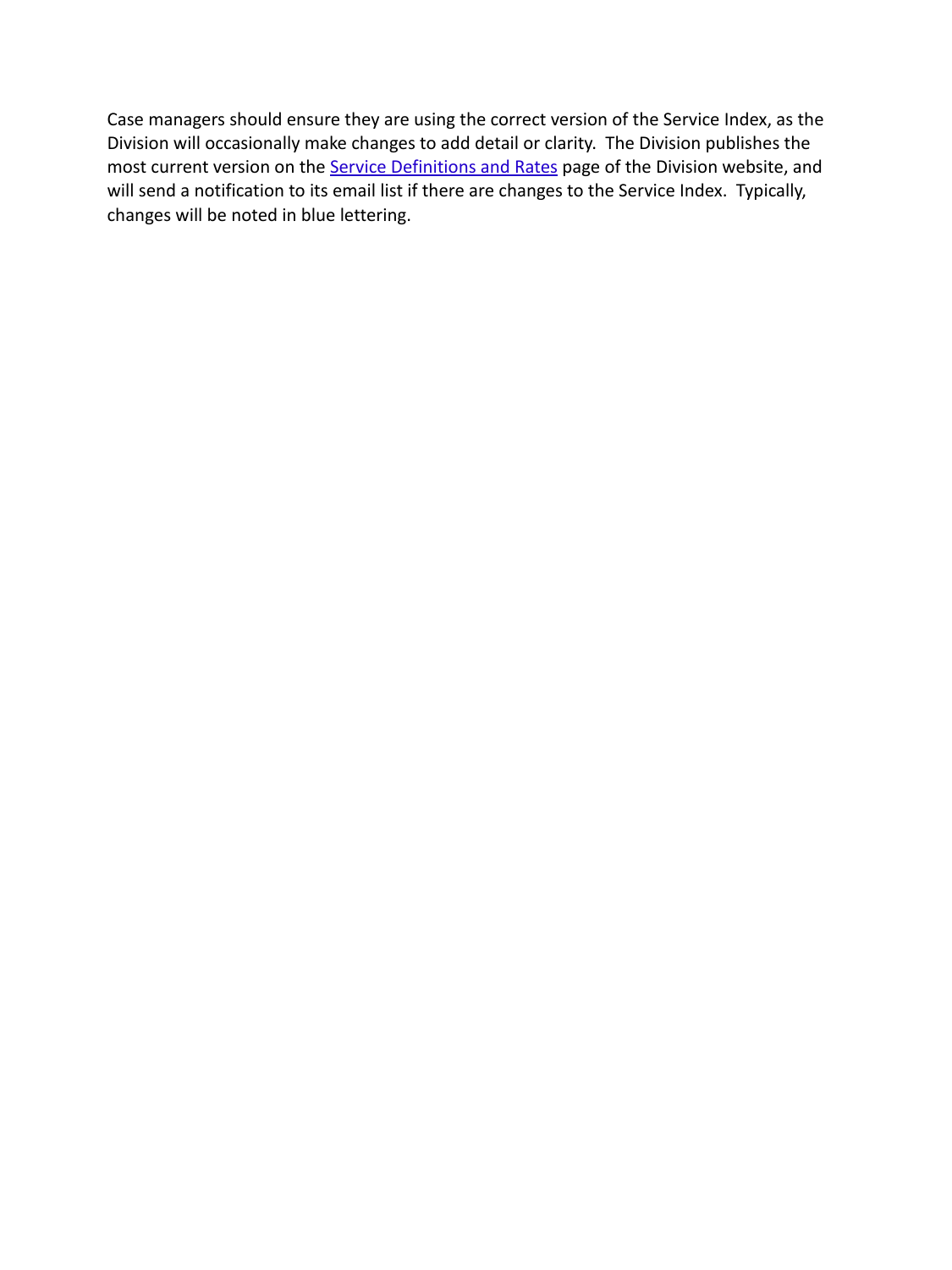

**Service Changes Effective July 1, 2021**

The Community Choices Waiver renewal was approved on June 11, 2021, and went into effect on July 1st. The renewal includes several changes to service options, rates, units, and billing codes. These changes are summarized in the following slides, but it is the responsibility of case managers and providers of the services to know and follow the service definition and use the accurate information to submit claims.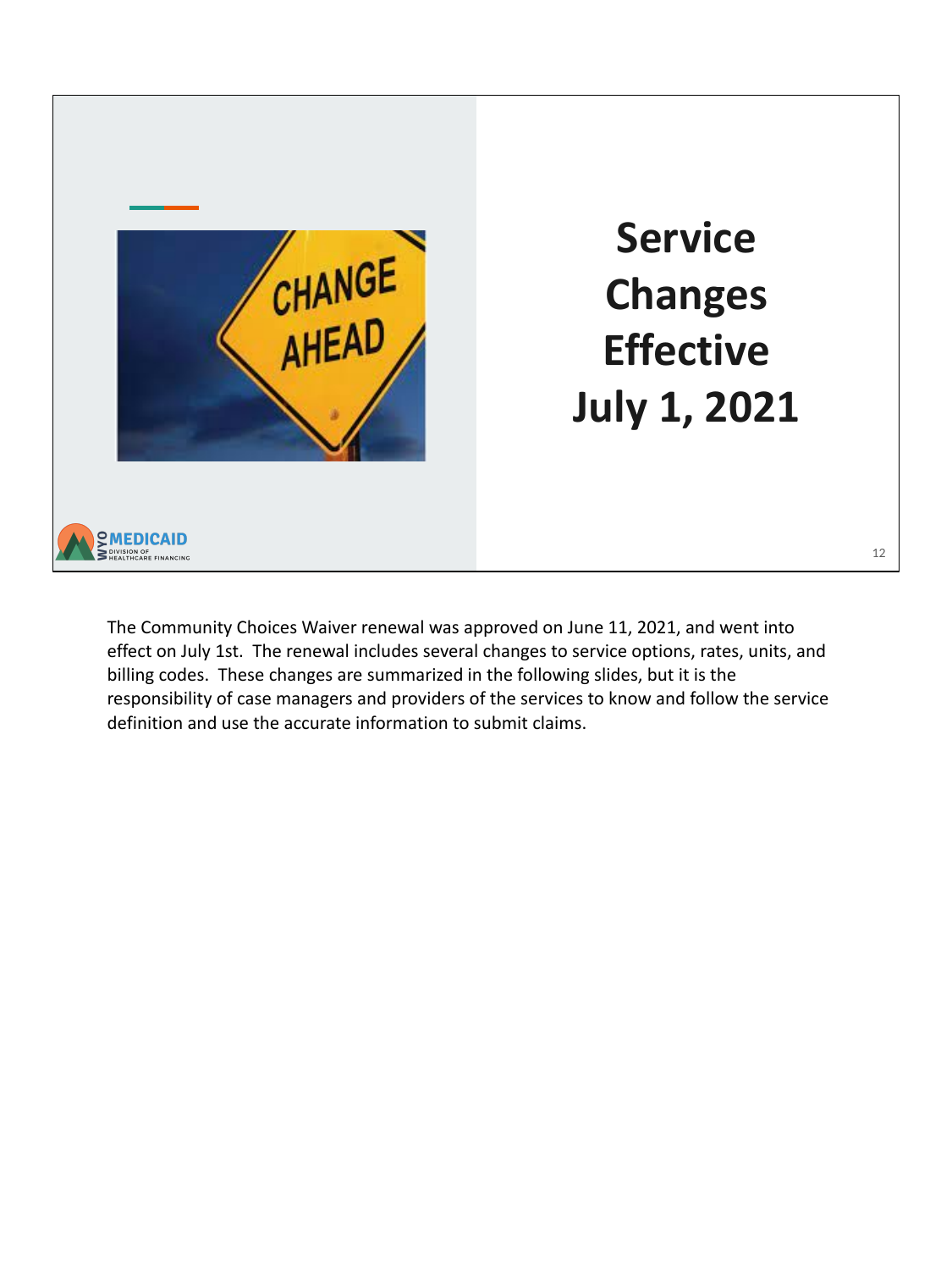## **Adult Day Services**

- $\rightarrow$  Health and social service models.
- $\rightarrow$  Billing unit has changed to a half-day unit.
- $\rightarrow$  Billing codes and rates have changed.
- $\rightarrow$  Service caps reflect new billing unit.

Adult day services are available as a health or social service model. The health model services include group socialization and companionship, assistance with activities of daily living, and supervision as specified in a service plan. The service plan must be individualized to the participant's assessed needs, and include realistic and measurable goals. The social model services include group socialization and companionship support to participants at risk for isolation or loneliness. Assistance with activities of daily living may be provided, but must be incidental to the service. Participants are not required to have a measurable goal if they are receiving social model services.

Adult day services are generally furnished four or more hours per day on a regularly scheduled basis, for one or more days per week, or as specified in the service plan. As of July 1, 2021, the billing unit for these services changed to a half day unit. Billing codes and rates also changed. The caps for these services have been updated to reflect the new billing unit. Health model services are limited to a maximum of ten half-day units per week, or the prorated equivalent of five days per week at eight hours a day. Social model services are limited to a maximum of six half-day units per week, or the prorated equivalent of three days per week at eight hours a day.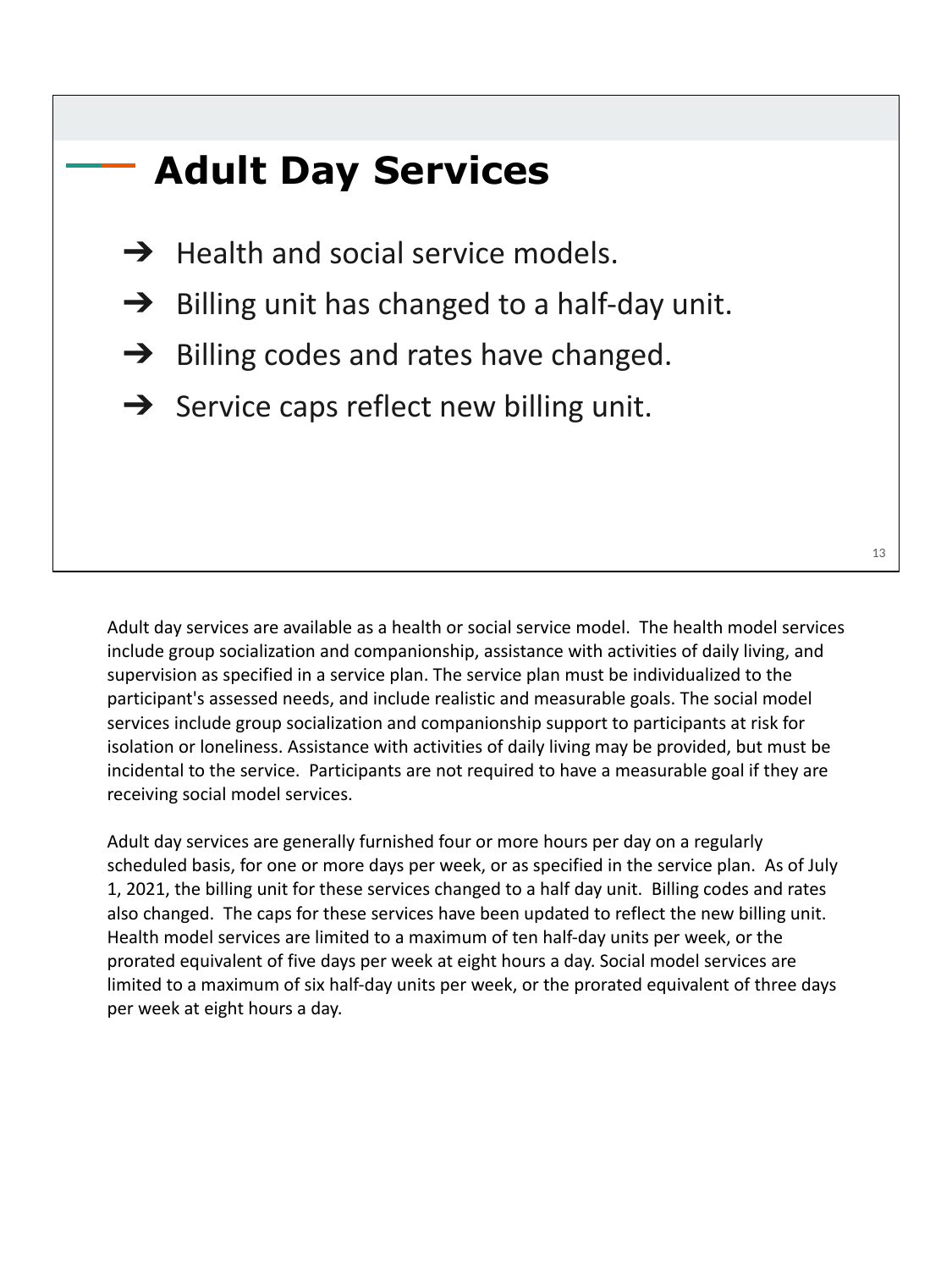## **Assisted Living Facility Services**

- $\rightarrow$  Standard and memory care unit options.
- $\rightarrow$  Additional services may be used to supplement services not covered under the facility's licensing authority.
- $\rightarrow$  Billing codes and rates have been changed.

Assisted living facility services include personal care and other supportive services, to the extent permitted under state law governing assisted living facilities. Services must be furnished in a residential setting that meets the home and community-based setting requirements, and must include 24-hour on-site response to address participant needs and to provide supervision, safety, and security. Services include social and recreational activities, and medication assistance permitted under state law.

In the event that a participant's needs extend beyond the facility's capability to support those needs within its licensure authority, the facility may consult with the participant's case manager to coordinate additional Medicaid or non-Medicaid services to supplement, but not replace, the care provided by the assisted living facility. The assisted living facility is responsible for coordinating services that are provided by third parties.

This service has undergone several changes. The previous tiers no longer exist; assisted living facility services are limited to standard care or memory care services. Memory care services cannot be billed unless the participant is receiving services in a memory care unit.

The billing unit remains a daily unit, but billing codes and rates have been changed.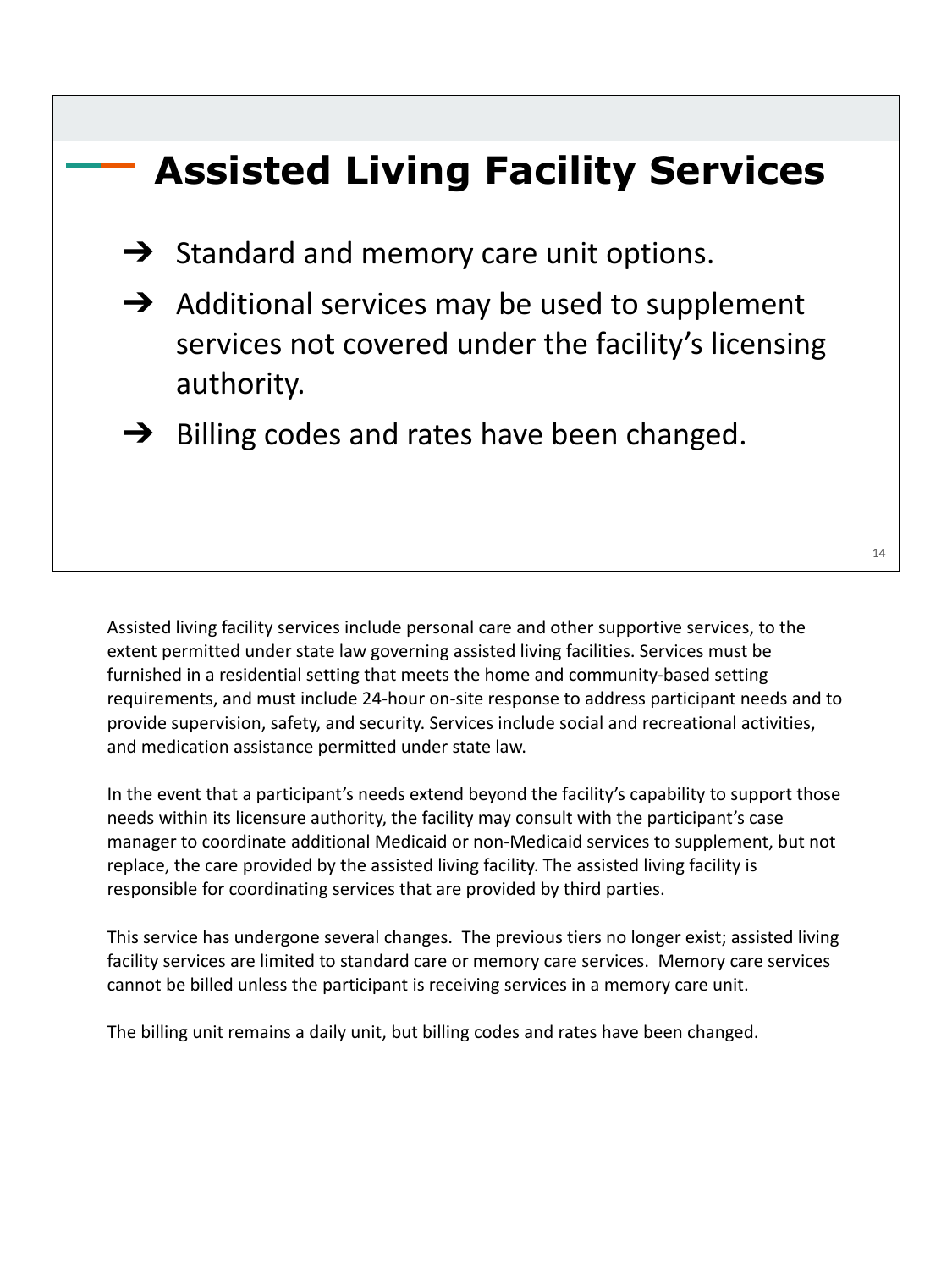## **Home Delivered Meals**

- $\rightarrow$  Hot or frozen option
- $\rightarrow$  Limited to two meals per day once PHE is over
- $\rightarrow$  Cannot constitute a full nutritional regimen.



Home delivered meals are available to participants as long as there is no one else in the home who is available to prepare the meals for the participant, meaning that the person who would normally prepare meals is not available to prepare the meal at the time the participant is ready to eat. If there are other people living in the home but they are not available to assist with meal preparation at the necessary time, then the participant can still receive home delivered meals.

The home delivered meals service now offers two meal options - hot and frozen, so rates and billing codes have changed. The type of meal is not really about the temperature of the meal, but more about the time and effort that is spent with the provider's preparation and delivery of the meal. Hot meals are defined as meals that are ready-to-eat and are delivered on a daily or semi-daily basis by the meal provider. Frozen meals are defined as meals that are prepared and packaged on a commercial basis, and delivered in bulk through a mail or delivery service.

Providers that deliver meals are held to incident reporting standards. If, while they are delivering the meal they note concerns with the participant's well-being, the provider must report the concerns to the participant's case manager and, if necessary, use the Provider Portal to report the incident to the Division.

Once the public health emergency is over, participants are limited to two meals per day through this service. During the remainder of the public health emergency, participants may receive three meals per day. These meals cannot constitute a full nutritional regimen, which means that they are not intended to provide the sole source of nutrition for the participant.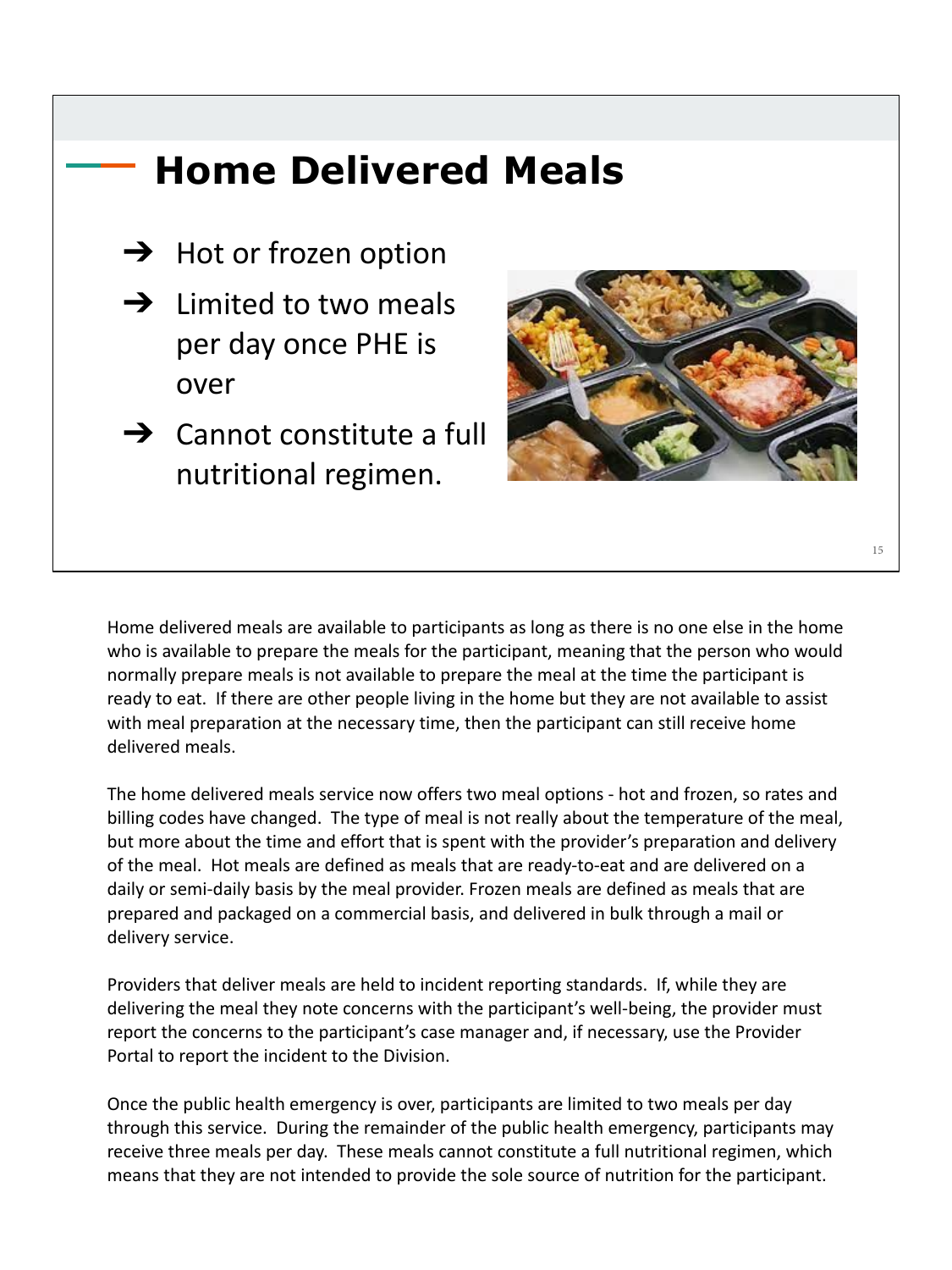If food insecurity is identified as a risk on the participant's assessment, the case manager must ensure that the service plan addresses how the participant's additional dietary needs are being met.

Remember, hot meals cannot replace or duplicate meals provided as part of another waiver service or meals for which the participant has already paid to a residential provider as part of their room and board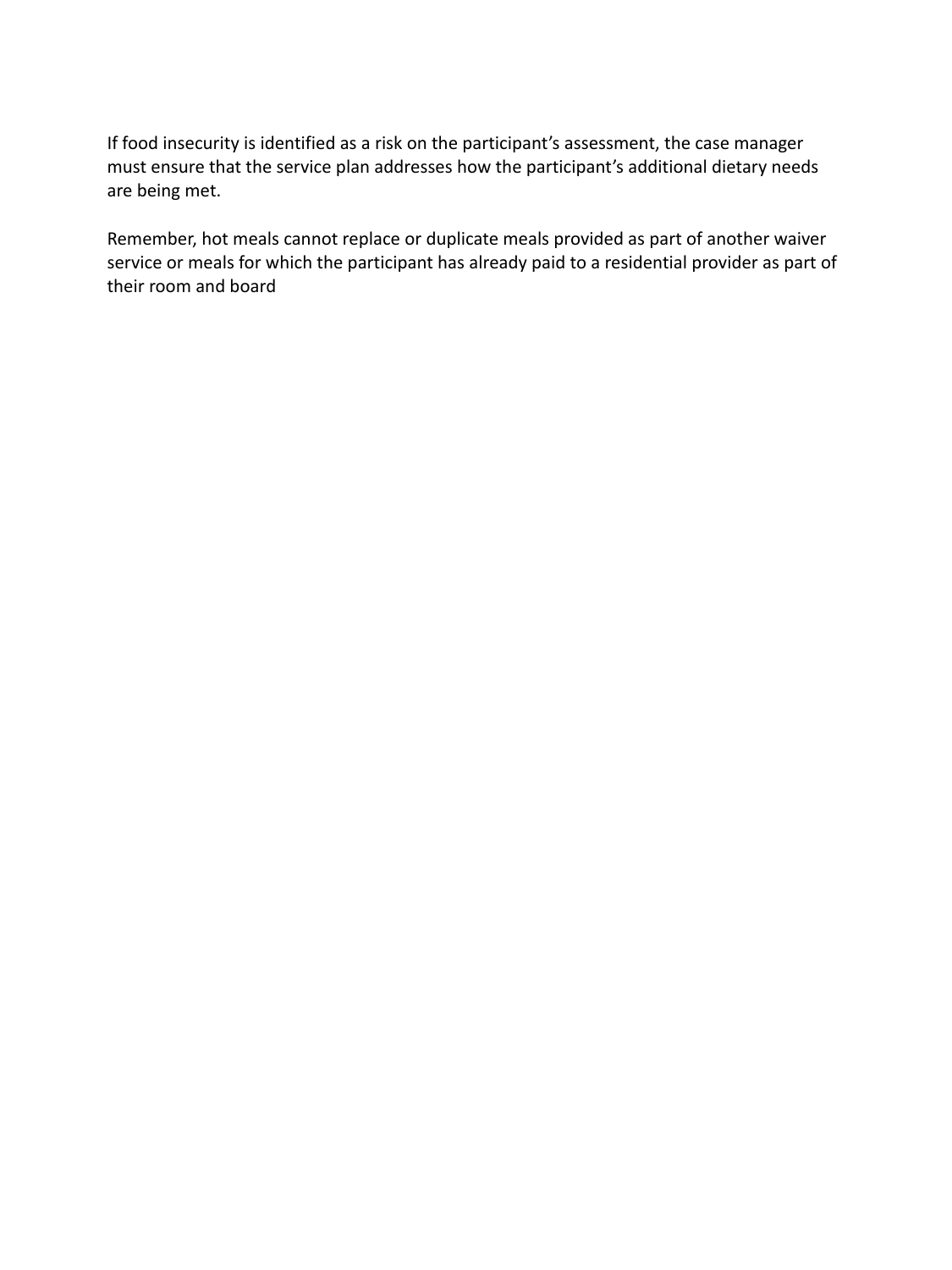## **Home Health Aide**

- $\rightarrow$  Part-time or intermittent assistance with personal care and other daily living needs.
- $\rightarrow$  Not intended to provide 24-hour care.
- $\rightarrow$  May include general household tasks.
- $\rightarrow$  May be provided in the home or community.

Home health aide services include part-time or intermittent assistance with personal care and other daily living needs. The billing code and rate for these services have changed. These services are not meant to provide 24-hour care to the participant and should not be delivered in this manner. If the participant needs this level of care, the home health agency must contact the participant's case manager and ask that further discussion occur regarding the supports and services the participant may need.

These services may include general household tasks such as meal preparation, grocery and personal needs shopping, and light housekeeping. These tasks are incidental to the personal care provided during the visit, and should only be conducted if the participant is unable to complete these tasks and the individual regularly responsible for these activities is temporarily absent or unable to conduct these activities.

The services may be provided while the participant is at home or in the community, and cannot duplicate services available through the Medicaid State Plan or other applicable programs.

Transportation is not covered through this service and must be billed separately.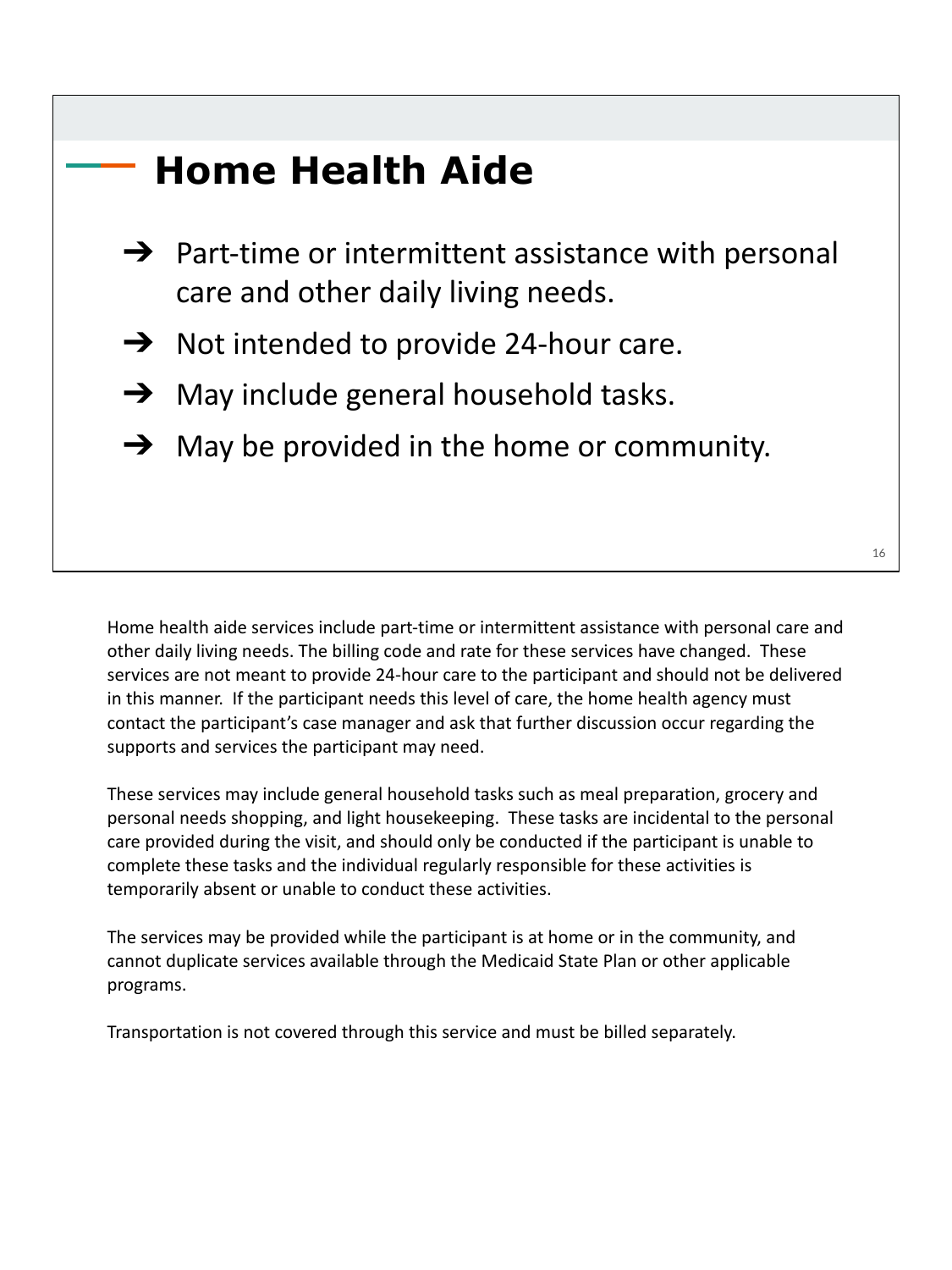#### **Non-Medical Transportation**



 $\rightarrow$  Public transit multipass  $\rightarrow$  Service route  $\rightarrow$  Wheelchair accessible  $\rightarrow$  Non wheelchair accessible  $\rightarrow$  \$80 monthly cap

Non-medical transportation services are available in order for waiver participants to access waiver and other community services, activities, and resources. This transportation cannot be used for transportation to medical appointments or other medical purposes, as medical transportation is covered by the Medicaid State Plan. Whenever possible, participants must rely on family, neighbors, friends, community agencies, or other natural and unpaid supports to provide their transportation.

This service now offers several delivery options, including a public transit multipass, a service route, and wheelchair accessible and non-wheelchair accessible vehicles. The service route and vehicle options are billed and paid as one-way trips. The billing codes and rates for these options have changed from the previously available service.

There is still an \$80 a month cap on this service. The Division is aware that this service cap allows for fewer trips for participants who need wheelchair accessible vehicles. We will submit a waiver amendment to rectify this situation as soon as possible.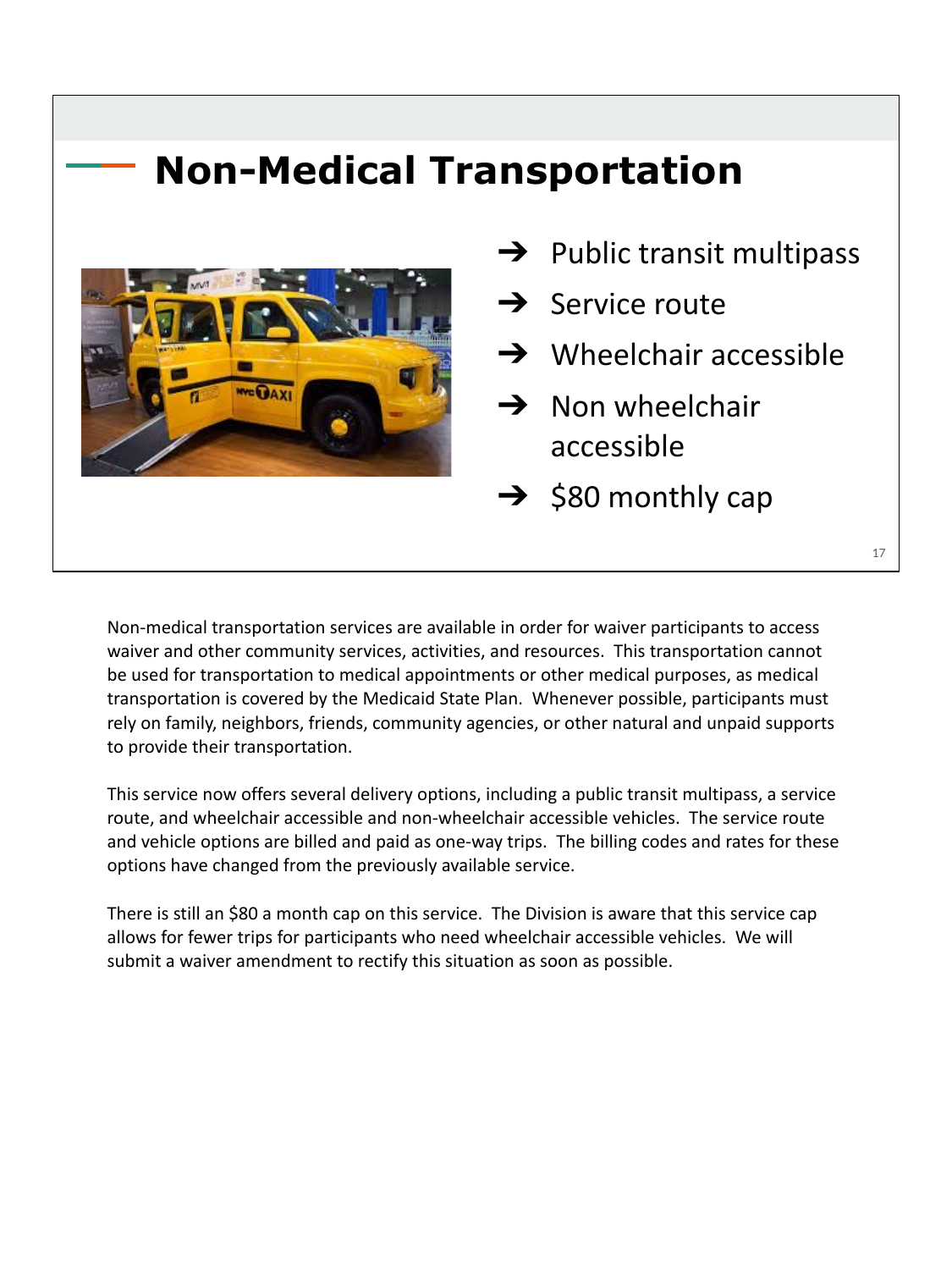## **Personal Emergency Response System (PERS)**

- $\rightarrow$  Landline and cellular service delivery options.
- $\rightarrow$  Monthly monitoring includes equipment, response, troubleshooting, and documentation.
- $\rightarrow$  Installation includes delivery, installation, activation, and training - limited to once per lifetime.
- $\rightarrow$  Needs based criteria required.

Personal emergency response systems (PERS) allow a participant to call for outside help in an emergency. This service includes electronic devices that are programmed to signal a response center when a help button is activated, which enables the participant to secure this help in an emergency. This service is limited to participants who can demonstrate the need for the equipment, such as participants who live alone or are alone a significant portion of the day, or who live with others who are unable to help in an emergency.

The biggest change to this service is that a cellular installation and monthly monitoring option are now available in addition to the landline option. This cellular option allows participants to use the service in locations other than their home, such as when they are shopping or participating in community activities.

The monthly monitoring unit for both landline and cellular services includes equipment rental, 24-hour response to alerts and alarms, equipment testing and troubleshooting, and documentation of communications that the provider has with the participant.

Installation for both service options includes delivery, installation, activation, and participant training on the use of the equipment as necessary. The installation unit is limited to one unit per lifetime per participant unless there are extenuating circumstances or there is a change in the service provider.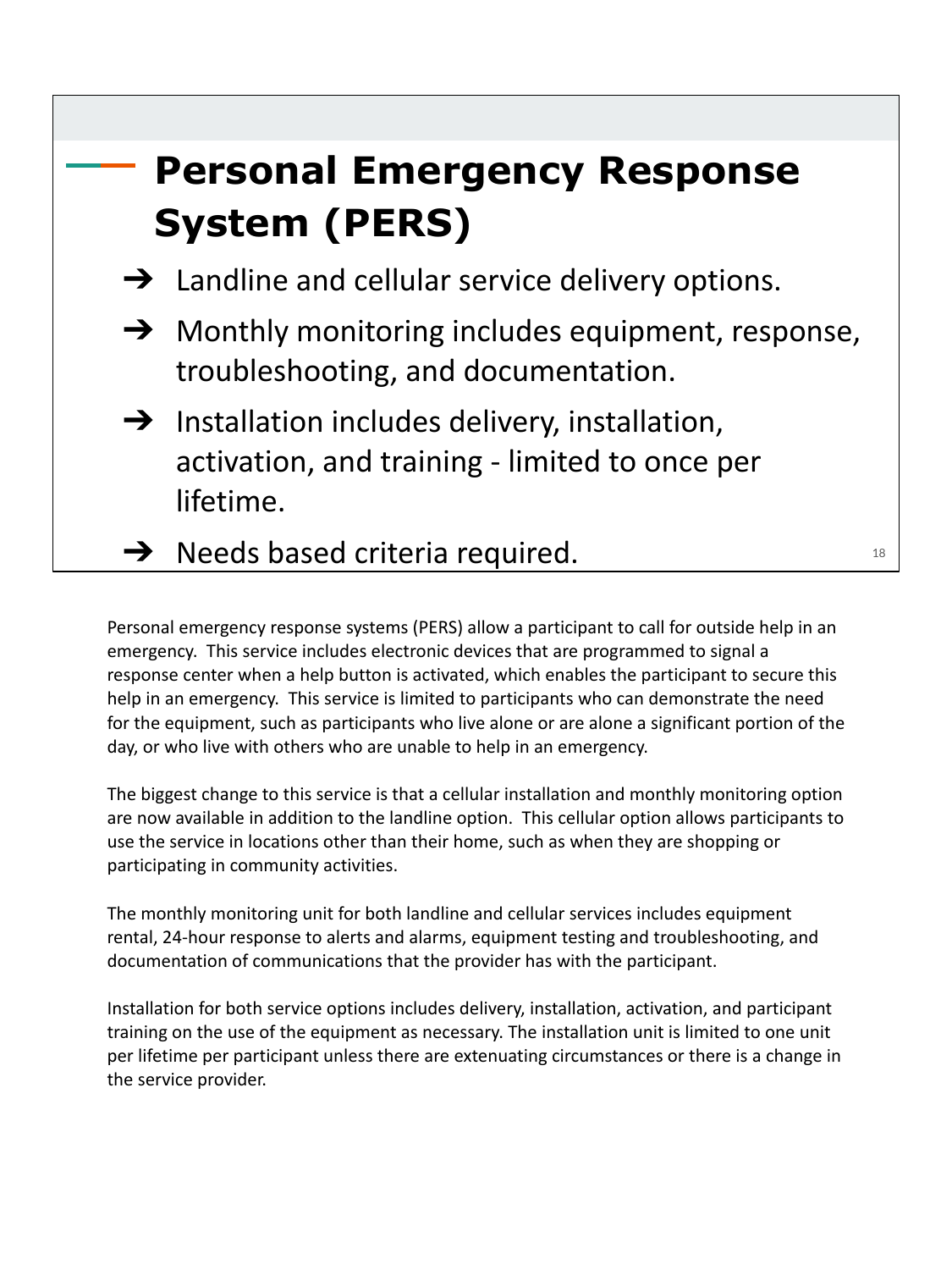## **Personal Support Services**   $\rightarrow$  Part-time or intermittent support with activities of daily living.  $\rightarrow$  May include general household tasks.  $\rightarrow$  May be provided in the participant's home or in the community.  $\rightarrow$  Does not include services that are diversional or recreational in nature. 19

Personal support services are a part-time or intermittent service that provides participants with assistance to accomplish activities of daily living. This assistance may take the form of hands-on assistance or prompting the participant to perform a task. Personal support services may also consist of general household tasks when the participant is unable to perform such tasks and the individual who is regularly responsible for these activities is temporarily absent or unable to conduct these activities.

The only changes that were made to the service were the billing code for the participantdirected option and rates for both billing options.

As a reminder, personal support services may be provided in the participant's home, or in the community when the participant requires assistance with activities of daily living in order to participate in community activities or to access other services. Personal support services may not include companionship or other services which are diversional or recreational in nature.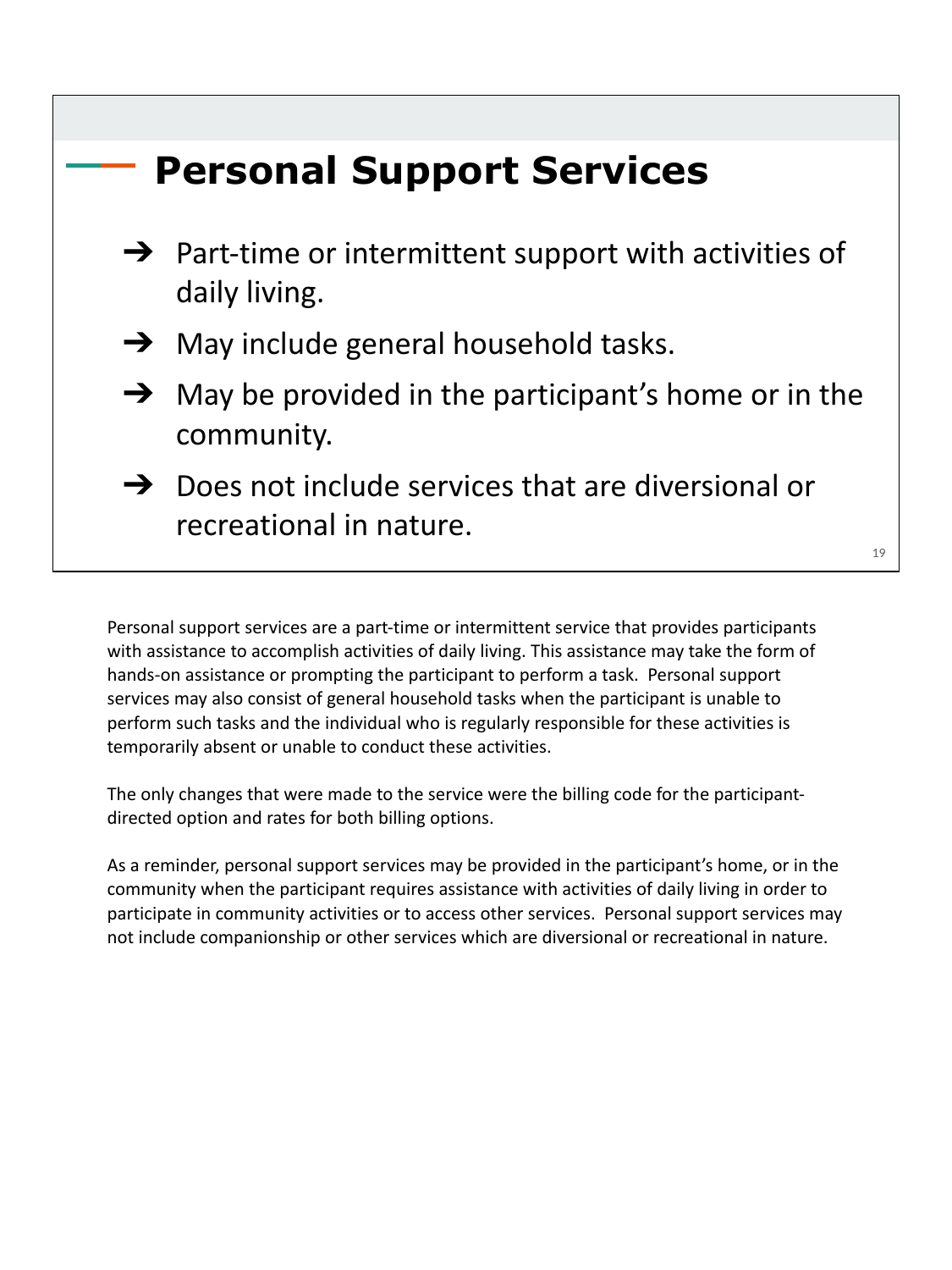## **Respite**



 $\rightarrow$  Rates for in-home and assisted living facility options have changed.

➔ *Combined* limit of the services is capped at 30 days per service plan year.

20

Respite includes short-term services provided to participants who are unable to care for themselves and need support because the individuals who normally provide care are either absent or in need of relief. The billing codes for these services remain the same, but the rates for the in-home and assisted living facility options have changed.

The limit for this service is the prorated equivalent of 30 days per service plan year for all respite service options combined.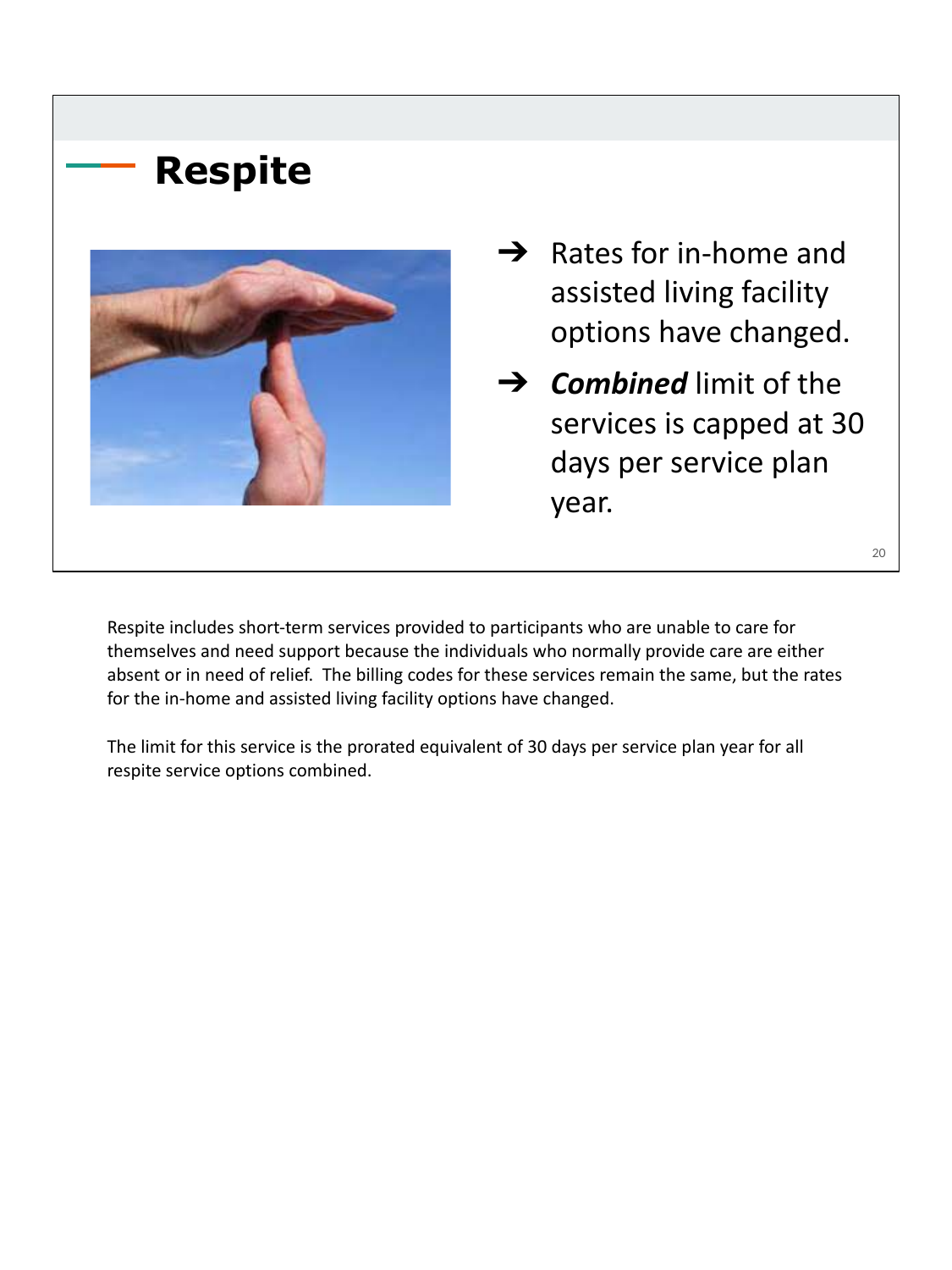

Skilled nursing services include part-time or intermittent skilled nursing care that is delivered within the scope of practice and required to be delivered by a nurse within their scope of practice as defined under the Wyoming Nurse Practice Act.Skilled Nursing.

Two service delivery options are available for this service - services delivered by a Registered Nurse (RN) and services delivered by a Licensed Practical Nurse (LPN). The service unit has changed from a hourly unit to a 15-minute unit. The billing codes and rates for these delivery options are different from previous skilled nursing services. The skilled nursing assessment is no longer billed separately, and the cost for this service is now built into the service referral.

The case manager is responsible for contacting the skilled nursing provider that the participant chooses to see if they are able to provide services for the participant. If the provider is willing to provide the service, they must conduct an assessment of the participant and complete and submit the Division approved referral form to the Division contractor that approves skilled nursing services no earlier than 60 days before to the start of the service plan. This form can be found on the [HCBS Document Library](https://health.wyo.gov/healthcarefin/hcbs/document-library/) page of the Division website.

The Division's contractor will send a Skilled Nursing Approval Letter to the provider. The provider must send this approval letter to the case manager, who must upload the letter in the Service Referral section of the service plan. Once this letter is uploaded, the case manager can submit the service referral in EMWS using the information from the approval letter. Please note that the units in EMWS cannot exceed the units listed in the approval letter.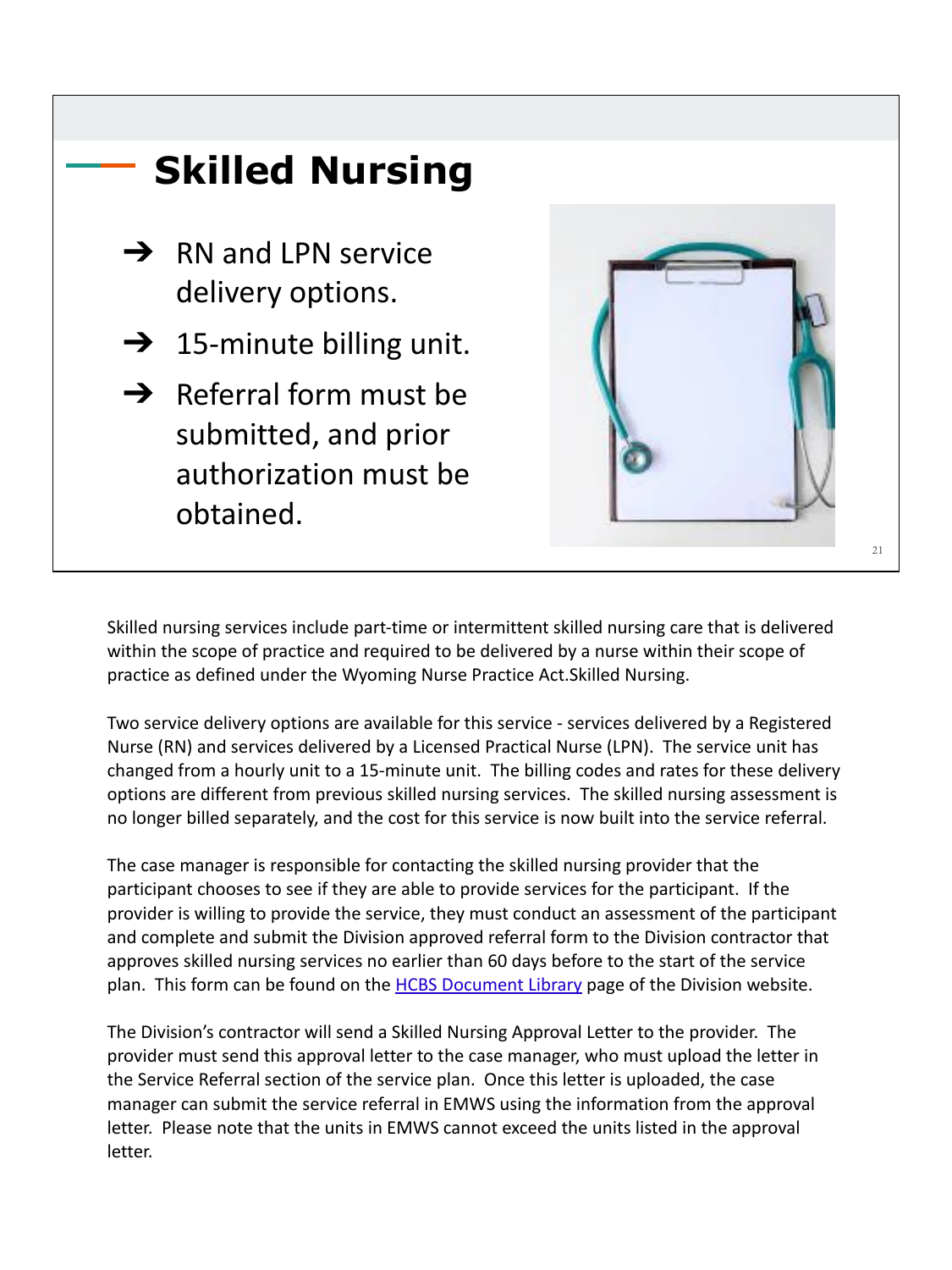Claims billed for this service must include the provider's NPI number.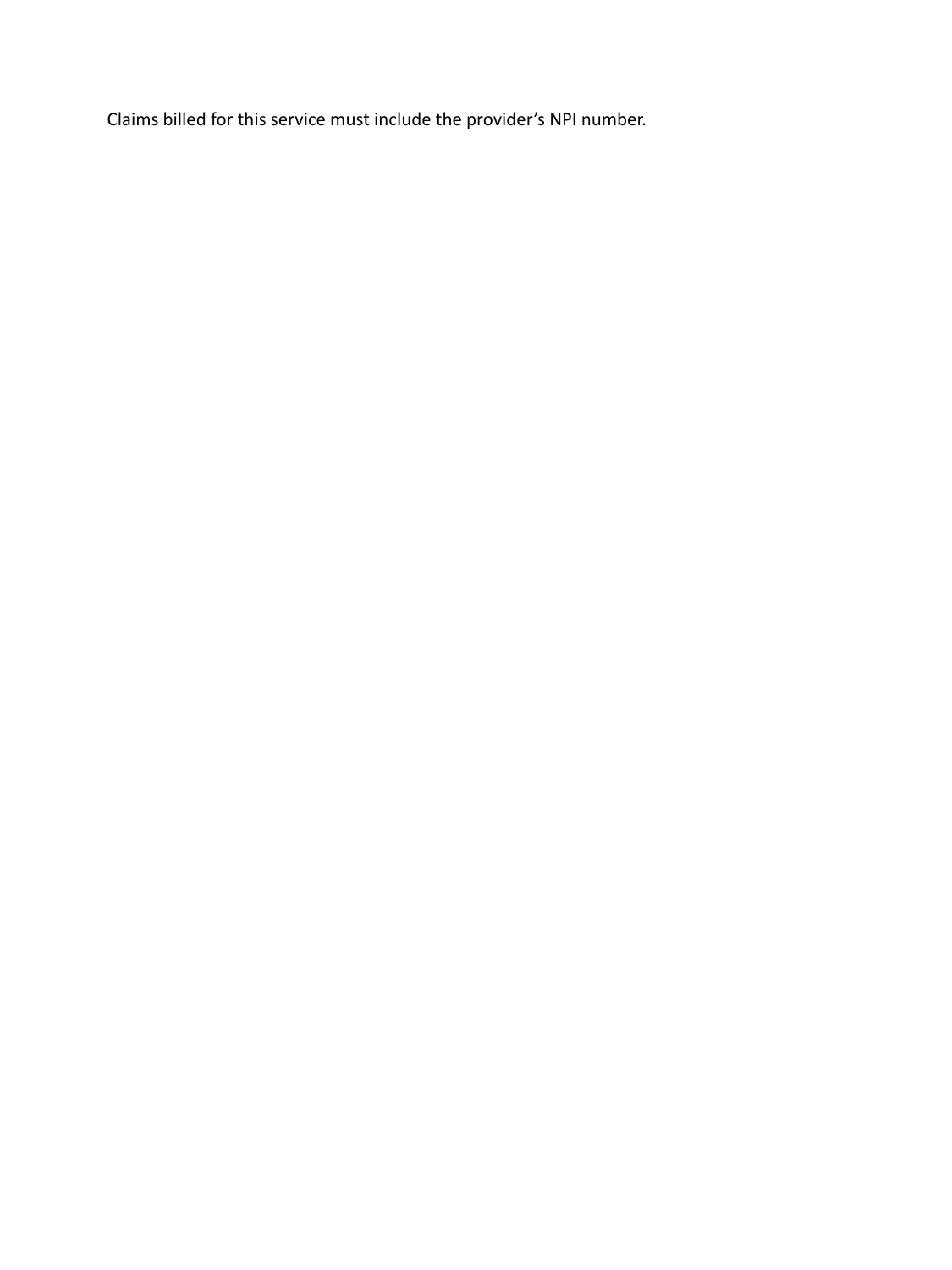

#### Case management is the only required waiver service, which means that every participant must have a case manager. The case manager is the key to effectively delivering waiver services. From developing a service plan that clearly addresses the participant's wants and needs to assessing participant satisfaction, the case manager plays a critical role in assuring that the participant receives quality services.

Case management is a lynchpin service. The service plan that the case manager develops can determine the success or failure of participants receiving waiver services, and the excellence or mediocrity of their quality of life.

As indicated in the case management service definition, these services are intended to assist participants in gaining access to needed waiver and other Medicaid State Plan services, as well as medical, social, educational, and other services, regardless of the funding source for the services being accessed.

**Case** 

**Management** 

**Services**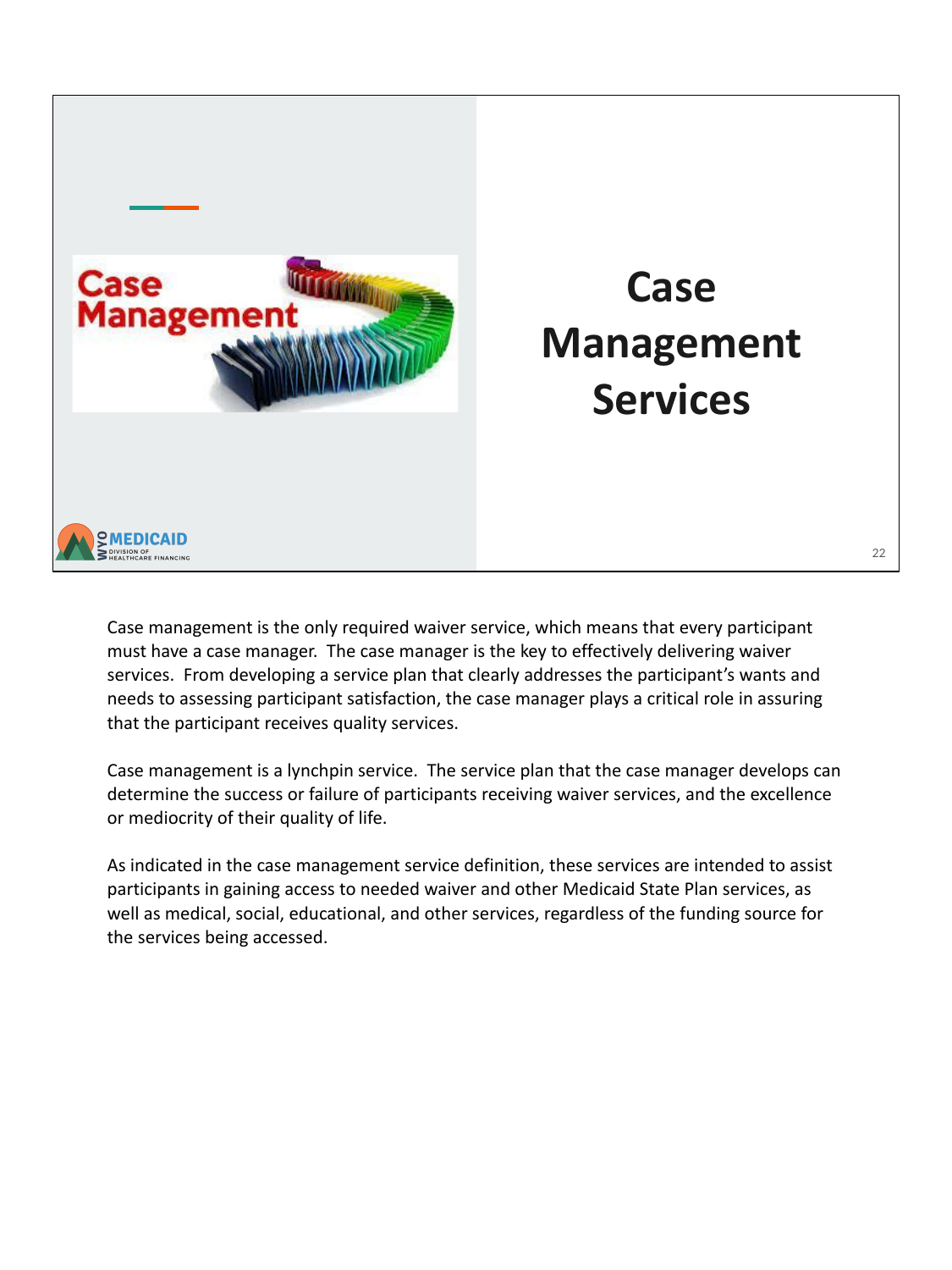## **Case Management Services Include:**

- $\rightarrow$  Assessment and reassessment of participant needs.
- $\rightarrow$  Development and revision of service plan.
- $\rightarrow$  Service coordination and referral.
- $\rightarrow$  Service plan implementation, monitoring, and follow-up.
- $\rightarrow$  Assistance related to participant direction.

Case management is a collaborative process that is characterized by advocacy, communication, and resource management. It promotes quality and cost-effective interventions and outcomes, and covers a variety of tasks.

Case managers are responsible for conducting a comprehensive assessment and periodic reassessment of participant needs in order to support the participant in determining their need for medical, educational, social, or other services.

Case managers facilitate and oversee the development of a person-centered service plan, and make periodic revisions as needed. As a reminder, case managers cannot add or reduce waiver services unless it aligns with the participant's assessed needs and has been chosen by the participant.

Case managers conduct tasks that relate to service coordination and referral, such as scheduling appointments for the participant and linking them with medical, social, and educational providers or programs that may or may not be funded through the CCW.

Case managers must monitor the service plan and conduct identified follow-up activities, including activities and contacts that are necessary to ensure that the service plan is effectively implemented and adequately addresses the needs and desires of the participant. Case managers must spend the time necessary to evaluate the effectiveness of the service plan and ensure providers are delivering services in accordance with the plan. They must identify changes in the participant's condition or circumstances, and periodically screen for potential risks or concerns. They need to assess the participant's satisfaction with their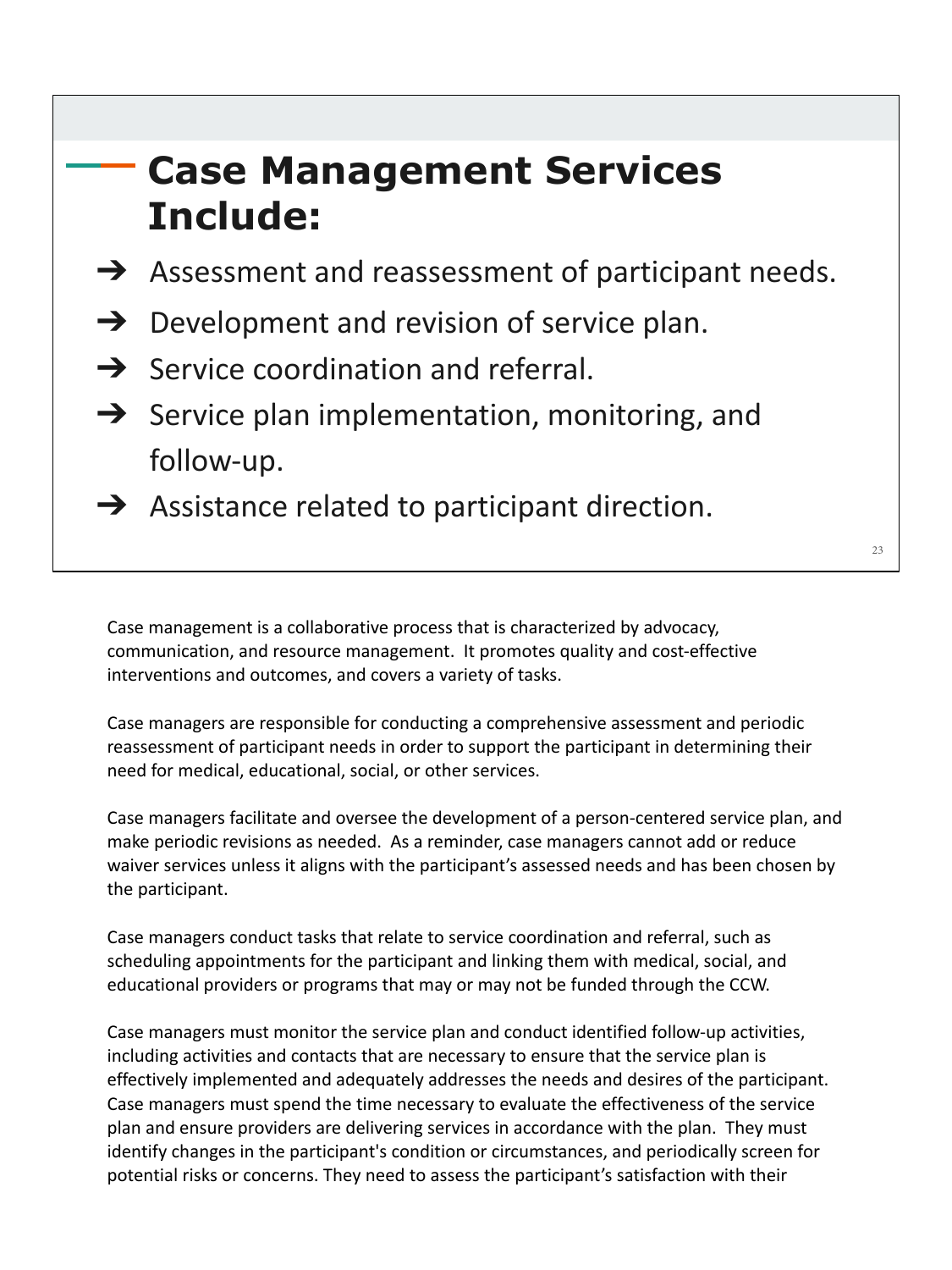services and supports, and make adjustments to the plan and with providers, as necessary.

Case managers are responsible for informing participants of participant-directed opportunities, and ensuring that participants who express an interest in participant direction are informed of the potential benefits, liabilities, risks, and responsibilities associated with participant direction. If the participant expresses a desire to pursue participant-directed services, case managers must conduct the assessment for participant direction, assist the participant or designated EOR in obtaining and completing required documents, determine the participant's monthly budget allocation, and coordinate with the Financial Management Services (FMS) agency. The case manager must also monitor the effectiveness and quality of participant-directed services, and review the expenditures to ensure they do not exceed the monthly budget allocation.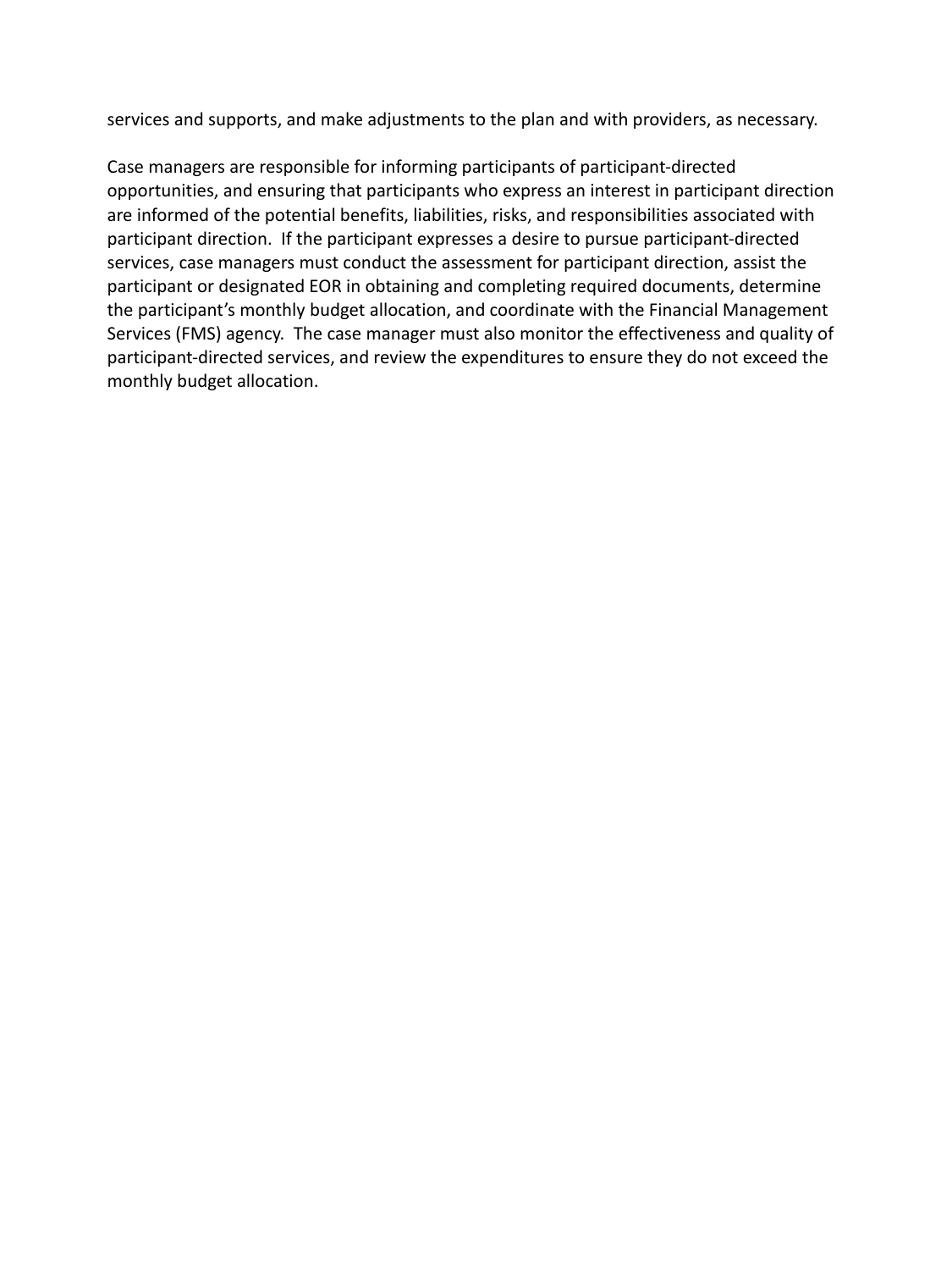## **Case Management Agency Responsibilities**

- $\rightarrow$  Administration
- $\rightarrow$  Employment
- $\rightarrow$  Collaboration
- $\rightarrow$  Documentation and billing

Case management agencies have a number or responsibilities that they must meet. These responsibilities are outlined in the Service Index. Although we aren't going through the entire list, we wanted to broadly address these responsibilities.

Case management agencies have administrative responsibilities. These responsibilities include assigning a primary Division contact and maintaining adequate staffing and back-up resources, including translation services and timely responses to messages and telephone calls received outside of normal business hours. Each participant must be assigned a primary case manager, based on the participant's preferences, as well as a backup case manager who can respond in the event that the primary case manager is unable to provide the services. Agencies must be able to overcome geographic barriers in order to provide timely services, and ensure that services are available, at a minimum, during typical working hours.

Case management agencies have an obligation to their employees who are case managers. Agencies must ensure that case managers meet case manager requirements and take the required trainings. Their employees must be aware of up-to-date information on public and private local and state supports, be knowledgeable of CCW policies and procedures, and have access to federal and state statutes, regulations, and other information relevant to case management services. They must have a mechanism for assessing and managing the performance of the case managers employed by the agency.

Case management agencies must establish and maintain working relationships with community-based resources, supports, organizations, hospitals and service providers, and collaborate with other entities, as needed to ensure that participants have access to available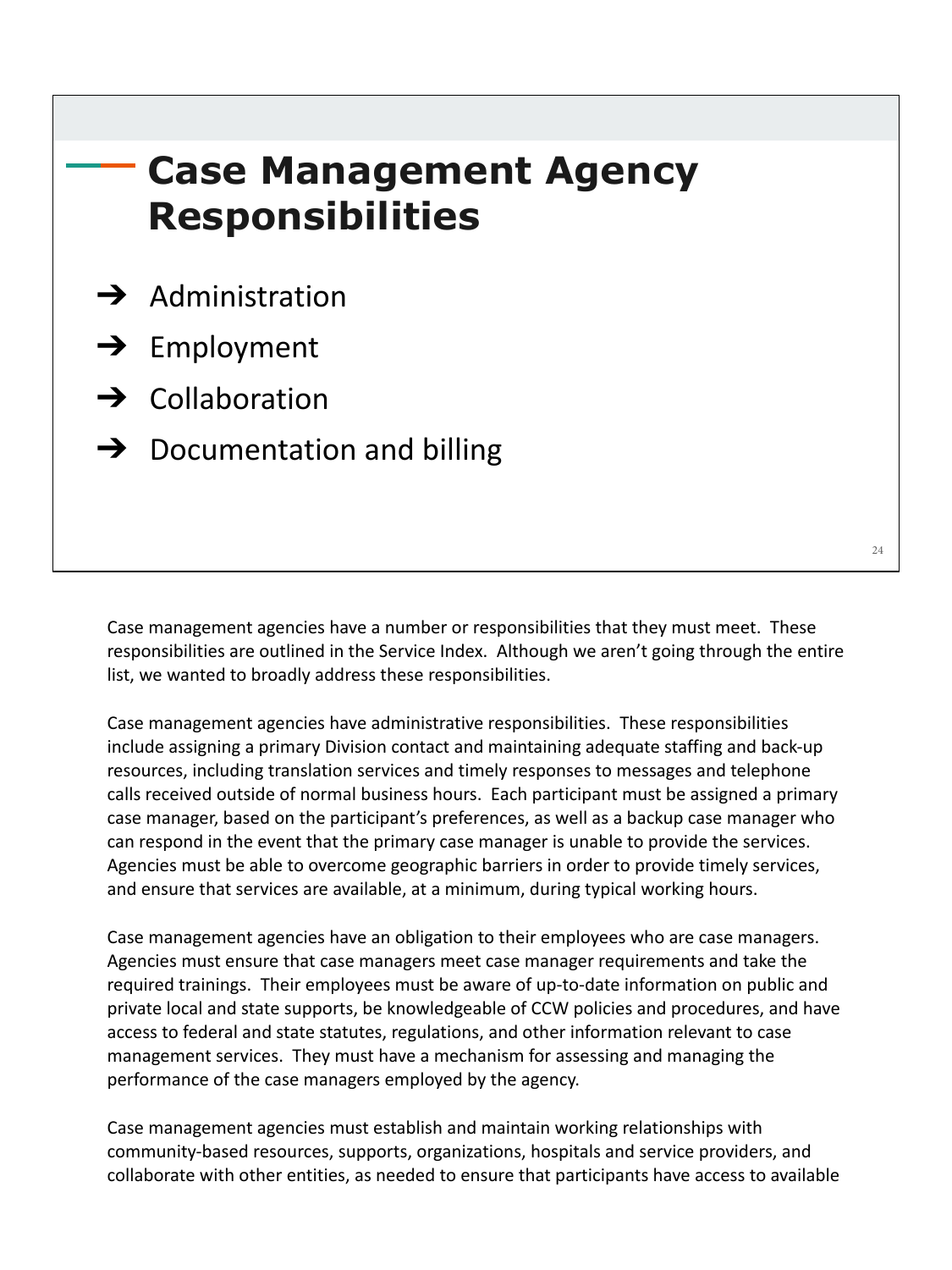supports.

Agencies must ensure that they bill in accordance with established billing standards and maintain documentation to substantiate claims for a period of six (6) years after the date of service.

Please remember that case managers are required to submit monthly documentation through EMWS prior to submitting a claim for payment. For more information on required case management documentation, please refer to the Case Manager Monthly Review Form training found on the [Training](https://health.wyo.gov/healthcarefin/hcbs/hcbs-training/) page of the Division website, under the *CCW Case Manager Support Call Trainings* toggle.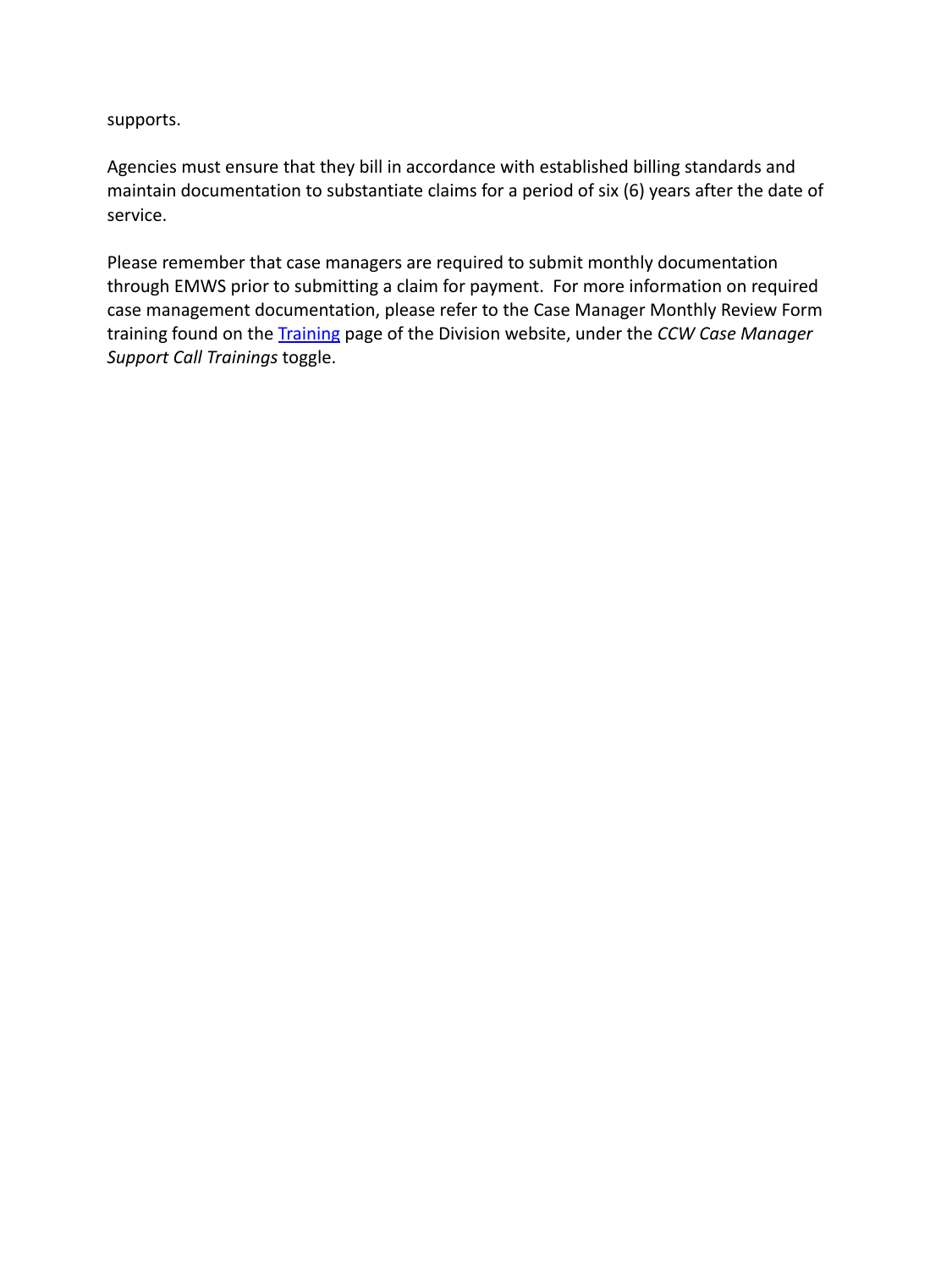## **Conflict Free Case Management**   $\rightarrow$  Case managers cannot be: Related by blood or marriage; ◆ Share a residence; ◆ Have financial responsibility;  $\cdot$  Make financial or health related decisions; or ◆ Have financial interest in other providers.  $25$

The case management agency and case manager must meet conflict of interest standards.

- They must not be related by blood or marriage to the participant, or to any person paid to provide CCW services to the participant.
- They must not share a residence with the participant or with any person paid to provide CCW services to the participant.
- They must not be financially responsible for, or be empowered to make financial or health-related decisions on behalf of the participant.
- Finally, they must not own, operate, be employed by, or have a financial interest in any entity that is paid to provide CCW services to the participant. Financial interest includes a direct or indirect ownership or investment interest or any direct or indirect compensation arrangement.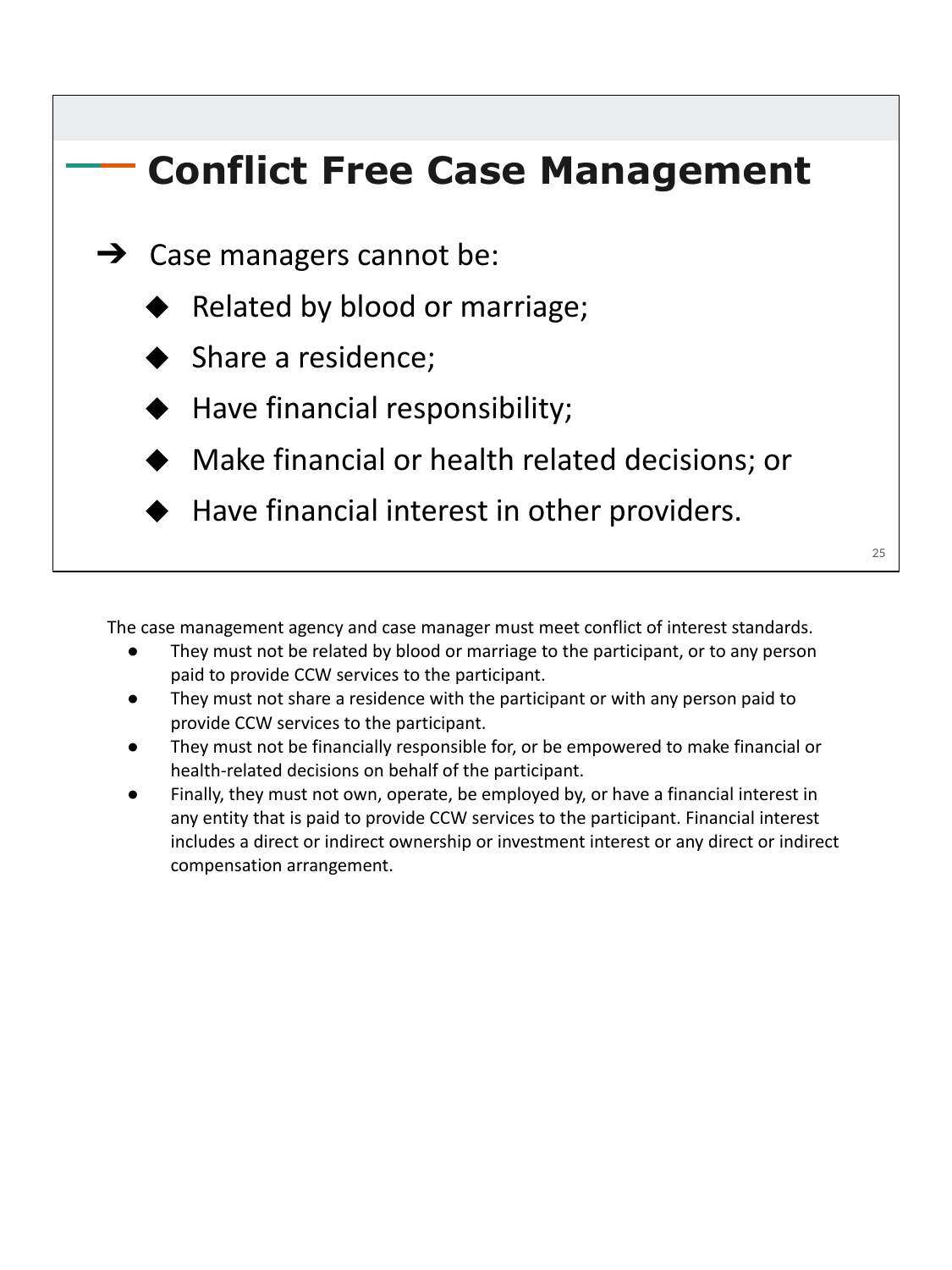



- 1. The Service Index is an important resource, and case managers must be familiar with the information it contains.
- 2. The Service Index defines the expectations of each service, and should be used as case managers monitor services.
- 3. Case managers must be familiar with the service changes that became effective July 1, 2021.

As we end this training, we'd like to review some of the key items that case managers need to remember:

- 1. The Service Index is a guide that case managers can use to assist participants in determining what services are needed and what can be expected from those services. Case managers should be familiar with the information in the Service Index, and support participants in selecting the services that most appropriately meet their needs.
- 2. The Service Index defines the expectations of each service. Case managers should refer to the Service Index when they develop the service plan to ensure services are within the scope and limitations of the service definition. They should also use the Service Index when they complete their service monitoring responsibilities.
- 3. Changes to the Community Choices Waiver went into effect on July 1st. Several changes were made to service options, rates, units, and billing codes. Additionally, changes were made to the case management services definition. It is the responsibility of case managers to know the service definitions, ensure that they meet the the requirements of the services they deliver, and use accurate information to submit claims.

26